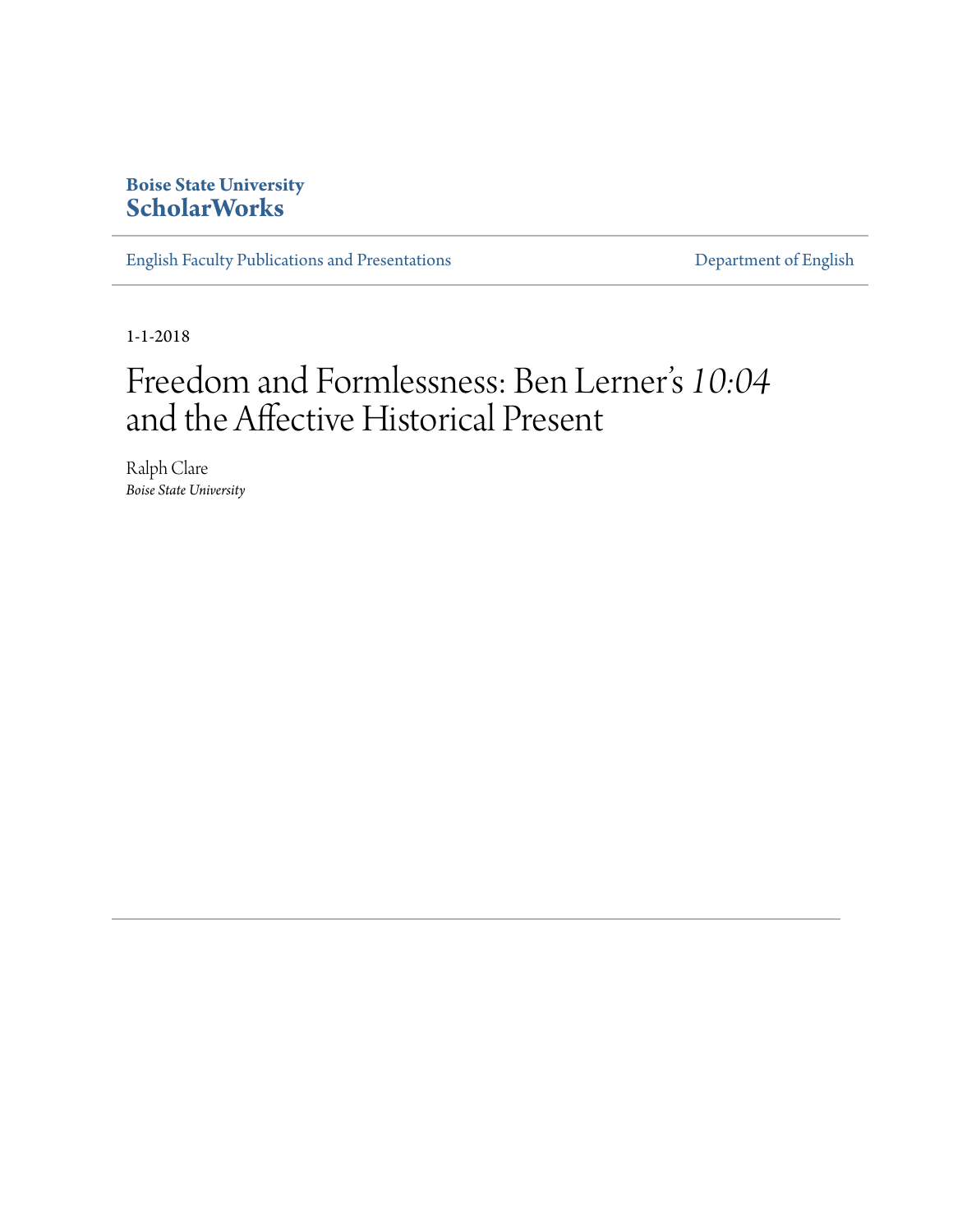Ralph Clare, 'Freedom and Formlessness: Ben Lerner's 10:04 and the Affective Historical Present' (2018) 4(2): 19 Open Library of Humanities, DOI: [https://](https://doi.org/10.16995/olh.336) [doi.org/10.16995/olh.336](https://doi.org/10.16995/olh.336)

### **FREEDOM AFTER NEOLIBERALISM**

# Freedom and Formlessness: Ben Lerner's 10:04 and the Affective Historical Present

Ralph Clare Boise State University, US [ralphclare@boisestate.edu](mailto:ralphclare@boisestate.edu)

This essay argues, via Henri Bergson and Gilles Deleuze, that in distinction to a neoliberal notion of time that overlooks the present moment and past experience, Ben Lerner's 10:04 posits the existence, in both its form and content, of a kind of freedom not imminent to or beyond the endless presentism and debt-mortgaged non-future of neoliberal time but one that is immanent to and within it. The novel does so by stressing the way in which the actual, lived present, if properly attended to, gives rise to a virtual future containing multiple potentialities that have yet to be realized. What emerges is a deep sense of contemporaneity or affective time that heralds the potential of a nascent collective. 10:04 performs this notion in its very metafictional form(lessness) that calls attention to the fragility of both narrative and time that, particularly during moments of disruption, allow the subject to experience affectively an actual present carrying a virtual past into a future teeming with potentialities that a neoliberal temporality, in which the future is tamed by a drop down menu of preselected options, must deny. Thus, 10:04 reveals that we can experience a freedom to come within even the presentism of neoliberal temporality so that freedom after neoliberalism, as the novel's Benjaminian influenced refrain suggests, will be "the same but a little different."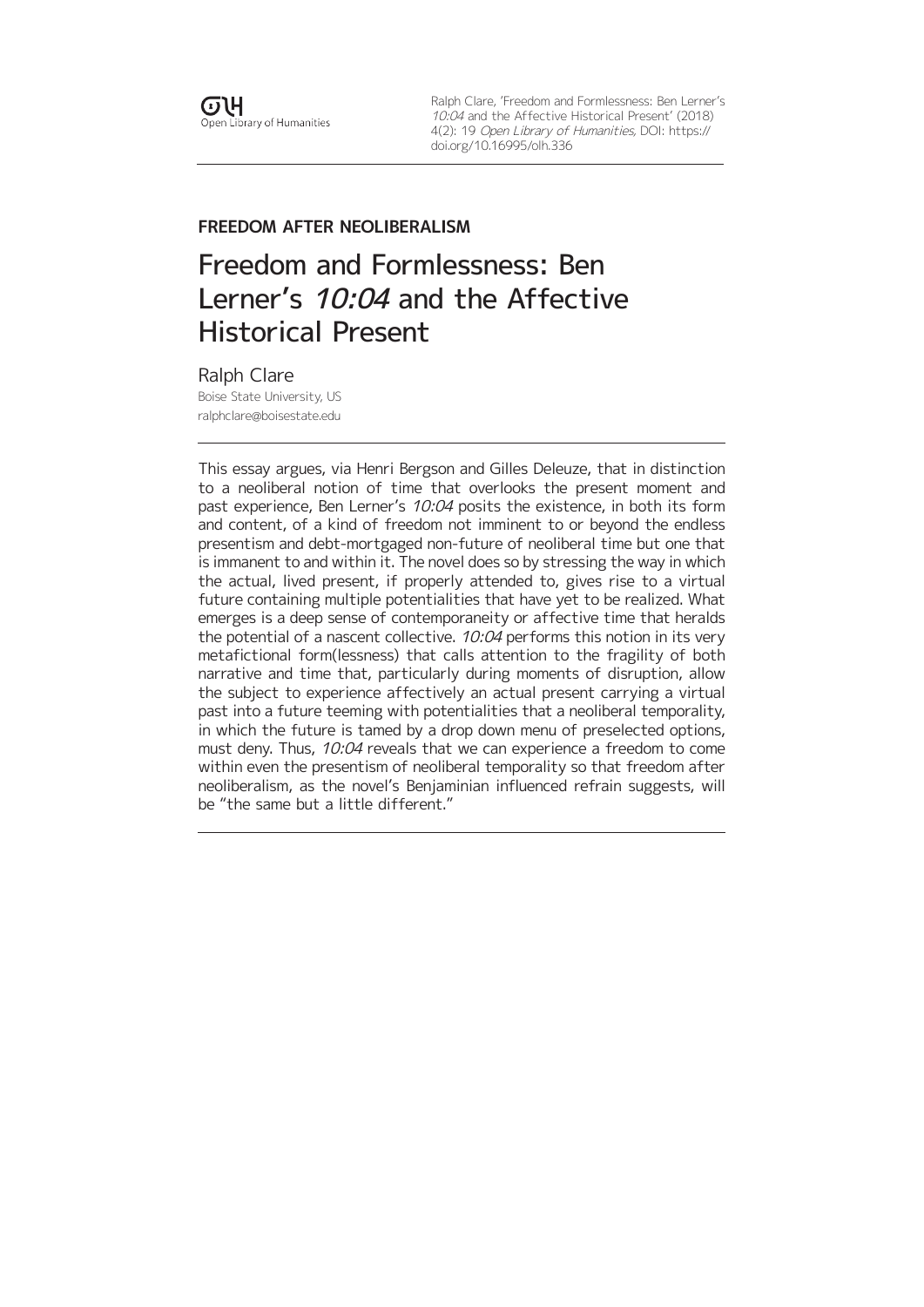#### **Essay**

What exactly are we talking about when we talk about freedom *after* neoliberalism? If, or as the theme of this special issue more pointedly suggests, *when* neoliberalism has ended or has been superseded by something else, what will freedom mean or look like then? The task of thinking about freedom *after* or *beyond* neoliberalism is thus inextricably bound up with the problem of temporality. It is vital that we explore this relationship between freedom and temporality, moreover, since neoliberalism has created a peculiar kind of temporality, a cynical presentism in which time seems to stand still and change is deemed impossible. Such cynicism feeds into what Mark Fisher (2009: 2), in *Capitalist Realism*, identifies as 'the widespread sense … that it is now impossible even to *imagine* an alternative to [neoliberal capitalism]'.

Neoliberalism's presentism can be seen in several ways. First, there is the ideological excuse that after the so-called End of History (Fukuyama, 1992) and the demise of actually existing socialism 'there is no alternative', as the saying goes, to markets and neoliberalism. All dreams of a future different from what the market dictates will merely result in nightmares. Second, there is the Giorgio Agamben-diagnosed 'state of emergency' that neoliberal policies and procedures have created, in the form of an endless series of crises that demand our immediate action in order to avert disaster, leading to both political *and* economic exceptionalism, typified by the suspension of democracy and the supposed rules of the free market, respectively (Agamben, 2005). Political reflection is rendered moot because the time to act is now, we are told, and the result is an endless, static presentism typified by this month's 'new' and seemingly discrete crisis that is simply the latest formal expression of an underlying and continuous systemic crisis of capitalism, which, as Naomi Klein has shown in *The Shock Doctrine* (2008), capital has actually managed to profit from. Stymying politics works at the level of the individual subject as well: the subject finds herself struggling to survive an increasingly precarious day-to-day existence (Lorey, 2015), which Lauren Berlant (2011) describes as a kind of 'slow death', and this makes imagining an alternative politics or better future a difficult if not impossible thing. Third, there is the massive expansion of a debt economy by the greater and greater reliance on finance capital under neoliberalism. In *The Making of the Indebted Man*, Maurizio Lazzarato (2011: 46)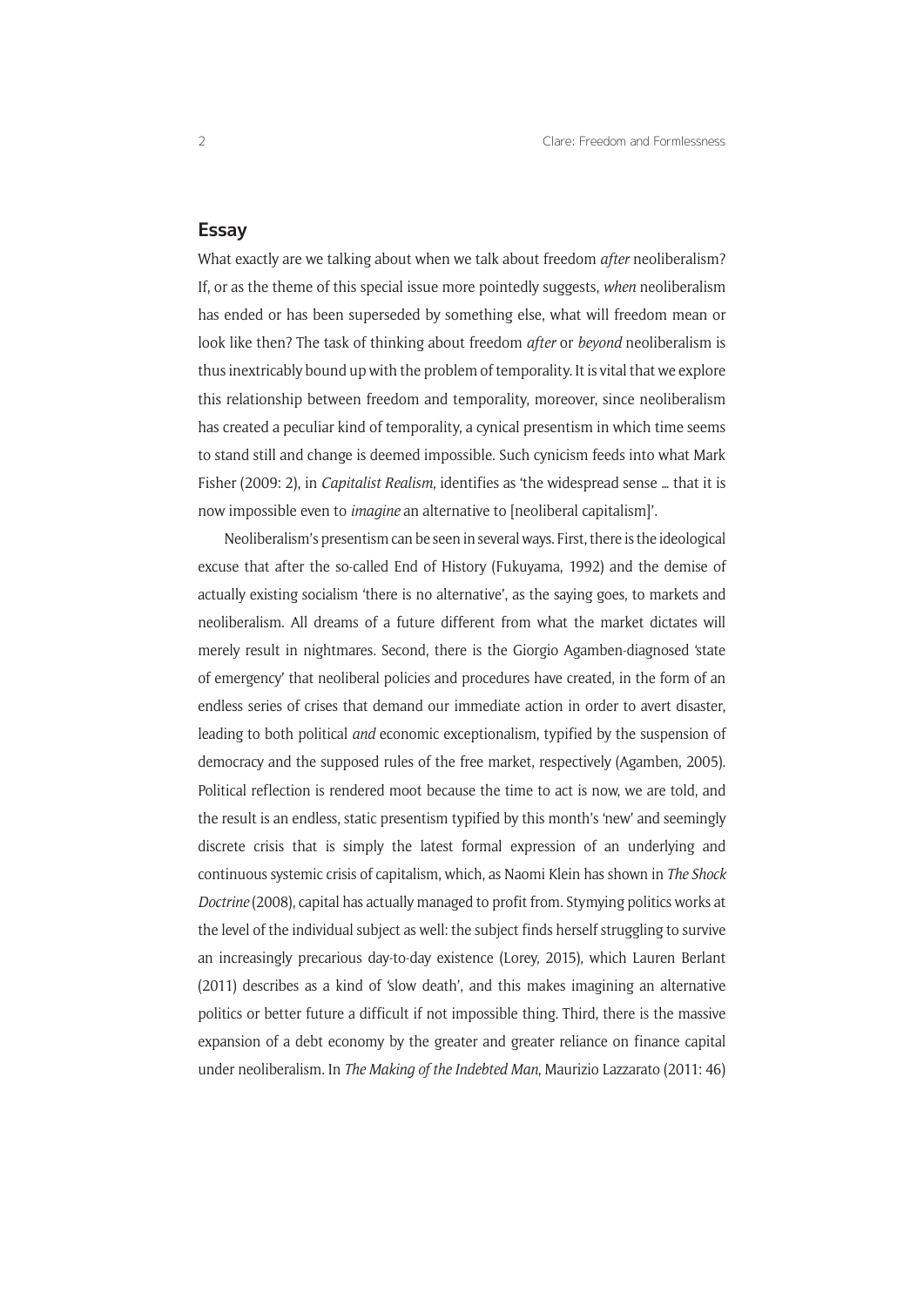theorizes a new subjectivity for the neoliberal era, that of the 'indebted man', who exists in a debt economy characterized by 'finance's goal of reducing what will be to what is, that is, reducing the future and its possibilities to current power relations'. For Lazzarato (2011: 49), 'debt simply neutralizes time, time as the creation of new possibilities, that is to say, the raw material for all political, social, or esthetic change'. Neoliberalism, then, has constructed a temporal horizon that seems all but untranscendable. It has created an endless presentism, in which the past has no bearing on the present, and the future is apparently rendered static or tamed by a debt economy. To recontextualize the accusation of one character to another in Robert Rossen's film *The Hustler* (1961), 'you own all the tomorrows because you buy them today.'

So it is that we try to imagine what possibilities for freedom there can be beyond neoliberalism as a way of keeping a glimmer of utopian light alive against the gloom of its foreclosed future. Yet how can we imagine a time or a freedom that comes *after* the very era in which we exist? Are we to think of this future freedom as a radical break from past and present notions of freedom, or is it instead a restoration or fulfillment of some prior freedom—whether liberal democratic, Marxist, or otherwise—long promised to us but thus far unrealized? How will it be experienced? Will we know when it has come? And how do we guard against the danger of engaging in a vulgar utopianism in which we ignore the past and the present in exchange for a dubious treasure map of the future?<sup>1</sup> Perhaps most pertinently, thinking about freedom after

<sup>&</sup>lt;sup>1</sup> While certainly not an example of a 'vulgar utopianism', Fredric Jameson's long engagement with and influential theorization of utopia (itself influenced by the Frankfurt schools core and peripheral members) nevertheless does have trouble confronting the problem of a future 'break' from capitalism that would instigate utopia. Jameson (2010: 25) distinguishes between 'the utopian program and the utopian impulse, between utopian planners and utopian interpreters', of which he identifies with the latter. What he calls his 'futurology' or 'utopology' is genealogical in nature (see also *Archaeologies of the Future: The Desire Called Utopia and Other Science Fictions* (New York: Verso, 2005)). It means to 'affirm that dystopia is in reality utopia if examined more closely' and 'to isolate specific features in our own empirical present so as to read them as components in a different system' (Jameson, 2010: 42). The hope is to reawaken 'the imagination of possible and alternate futures', even if this is not truly 'a political program or even a political practice' (Jameson, 2010: 42–3).

Jameson's dialectical Marxism, which reads the utopian in the dystopian (Wal-Mart is his example in this essay and in *Valences of the Dialectic* (New York: Verso, 2010), pp. 410–34), suggests not so much an immanent utopianism but an imminent one, in which the signs of the future are detected in the now. Thus, the signs are here but utopia is not and will look different from the present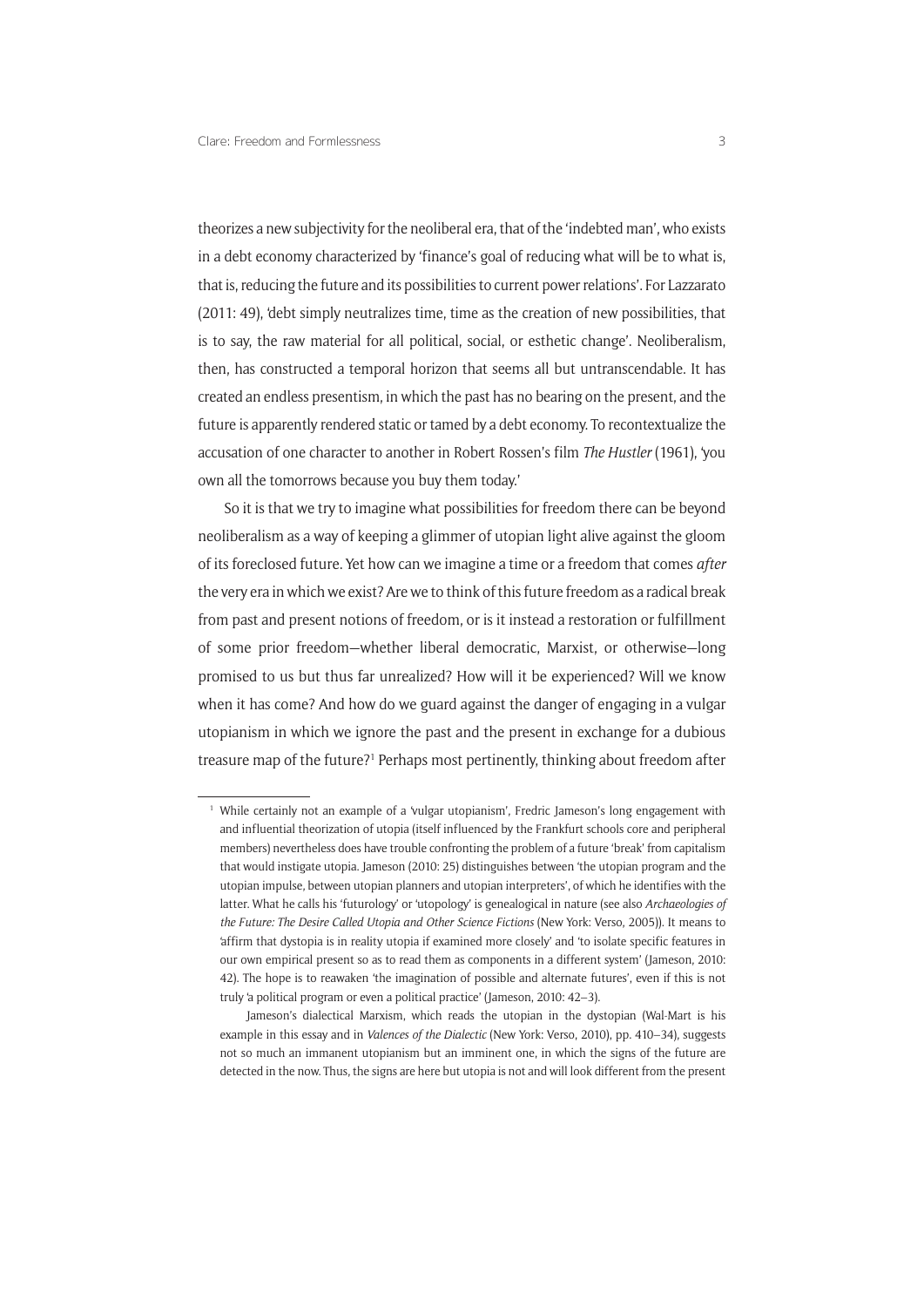or beyond neoliberalism means that we could very well miss what might be valuable about the freedom offered by or within it. In short, the question of freedom after neoliberalism appears to favor a model of imminence at the expense of immanence, focusing on a time to come at the expense of times past and the present.

In distinction to a futurism that overlooks the present moment and past experience, Ben Lerner's *10:04* (2014) posits the existence of a kind of freedom not imminent to or beyond the endless presentism and debt-mortgaged, non-future of neoliberal time, but one that is immanent to and within it. The novel does so by stressing the way in which the actual, lived present, if properly attended to, gives rise to a virtual future containing multiple potentialities that have yet to be actualized. What emerges is a deep sense of contemporaneity or affective time that heralds the potential of a nascent, transpersonal collective. Moreover, *10:04* performs this notion of immanent potentiality in its very metafictional form. It calls attention to the fragility of both narrative and time that, particularly during moments of disruption, allow the subject to experience affectively an actual present carrying a virtual past into a future teeming with potentialities. Neoliberal temporality, in which the future is tamed by a drop-down menu of preselected options, must deny such potentiality. Thus, *10:04* reveals that we can experience a freedom to come (the possibility of radical change in the now) within even the presentism of neoliberal temporality, so that freedom after neoliberalism, as the novel's mysterious and religiously inflected refrain suggests, will be the same as it is now only a little different.

#### **The Time of Freedom**

*10:04* rejects both the endless presentism of neoliberal temporality and a blinkered futurism through its adoption of Henri Bergson's notion of time as lived *durée* or duration and his conception of the virtual. Bergson (1958: 101) argues that consciousness experiences the continuous, yet heterogeneous flow of time via memory and perception, in a process that brings the past to bear upon the immediate data of a consciousness. Consequently, the present is not a series of

when it arrives. It is not truly immanent, as it will be in Lerner, or as it is in non-dialectical post-Marxist thought such as evidenced in Michael Hardt and Negri's Multitude trilogy.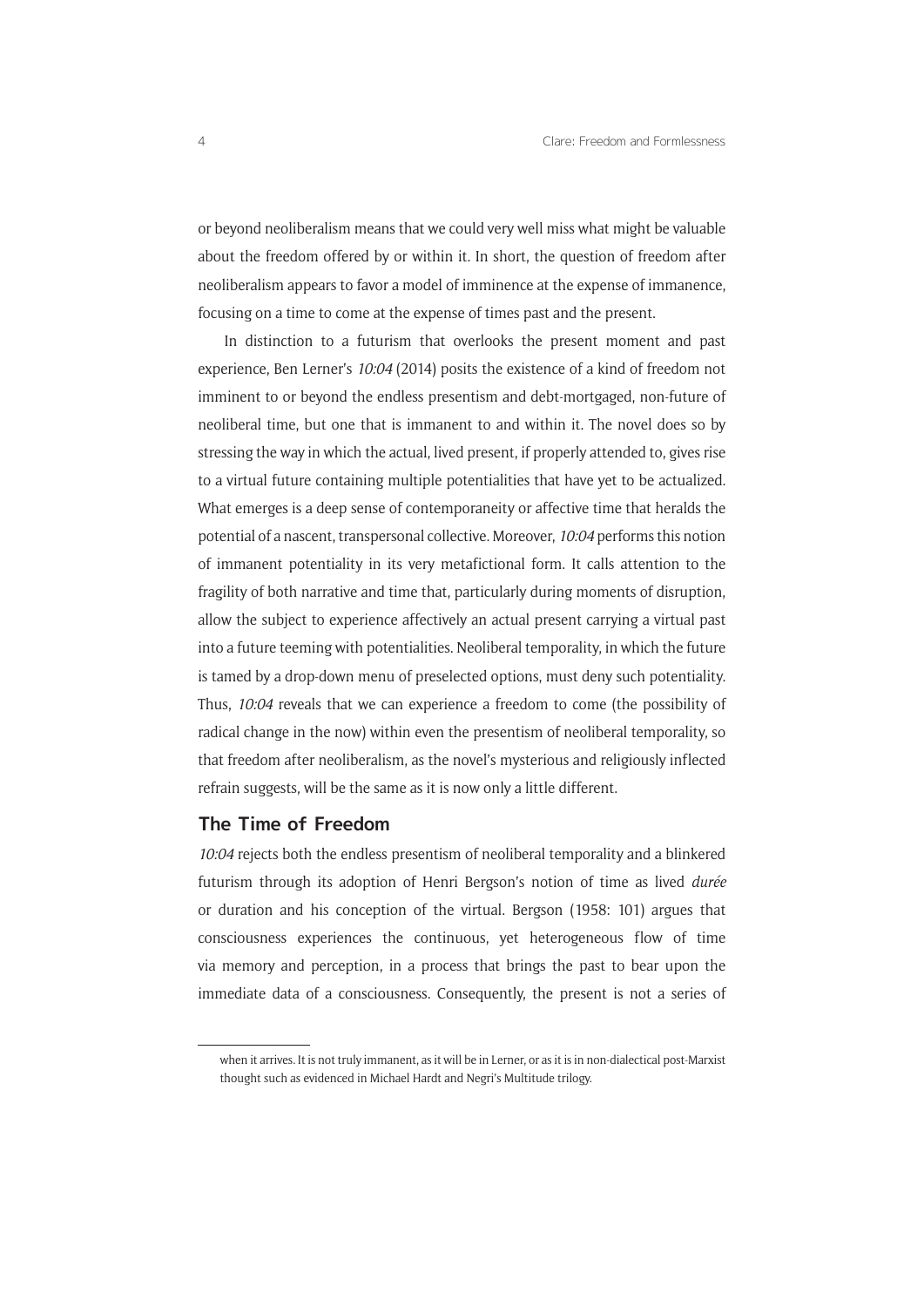disconnected, empty moments but is continually passing and is pregnant with the past, for 'Duration is the continuous progress of the past which gnaws into the future and which swells as it advances' (Bergson, 1944: 7). What this means, according to Deleuze's (1991: 55) crucial reading of Bergson, is that 'the ordinary determinations are reversed: of the present, we must say at every instant that it "was," and of the past, that it "is,' that it is eternally, for all time". Hence, 'We do not move from the present to the past, from perception to recollection, but from the past to the present, from recollection to perception' (Deleuze, 1991: 63).

The concept of the virtual is equally important when discussing time and duration. Put most simply, the actual is what we might call reality, the realm of conscious thoughts, perceptions, and signification. The virtual, in contrast, is the space of pure flux and potentiality that 'actualizes' itself in its act of becoming. The virtual is therefore distinct from, but not opposed to, the actual. It is better to think of it not as a binary relation but as a kind of circuit.<sup>2</sup> The past or memory, for instance, is not 'actually' materially present. Nevertheless, it precedes, virtually, that which will come to be or be recollected. As Bergson (1970: 168–9) writes, 'the virtual image evolves toward the virtual sensation, and the virtual sensation towards real movement: this movement, in realizing itself, realizes both the sensation of which it might have been the natural continuation, and the image which has tried to embody itself in the sensation'. Thus, it becomes clear that our reality or the 'actual' world we encounter consciously is one that always already exists in virtuality. As Gregory J. Seigworth (2005: 185) puts it, 'the virtual is always in contact and actively-affectively participating with what is happening and about to happen contemporaneously (as becoming)', for it 'transpires in those passing everyday moments that never really present themselves to our conscious minds'.

To return to the notion of time and duration, we might say that the immediate present, which is always passing, exists in actuality and presence, whereas the past does exist, just virtually so. Deleuze (1991: 42–3) explains that 'the subjective or duration,

<sup>2</sup> See Claire Colebrook's *Understanding Deleuze* (Crows Nest: Allen & Unwin, 2002), pp. 52–7, 151–7. Colebrook gives the example of the virtuality of DNA that is or is not actualized depending on environmental conditions, etc.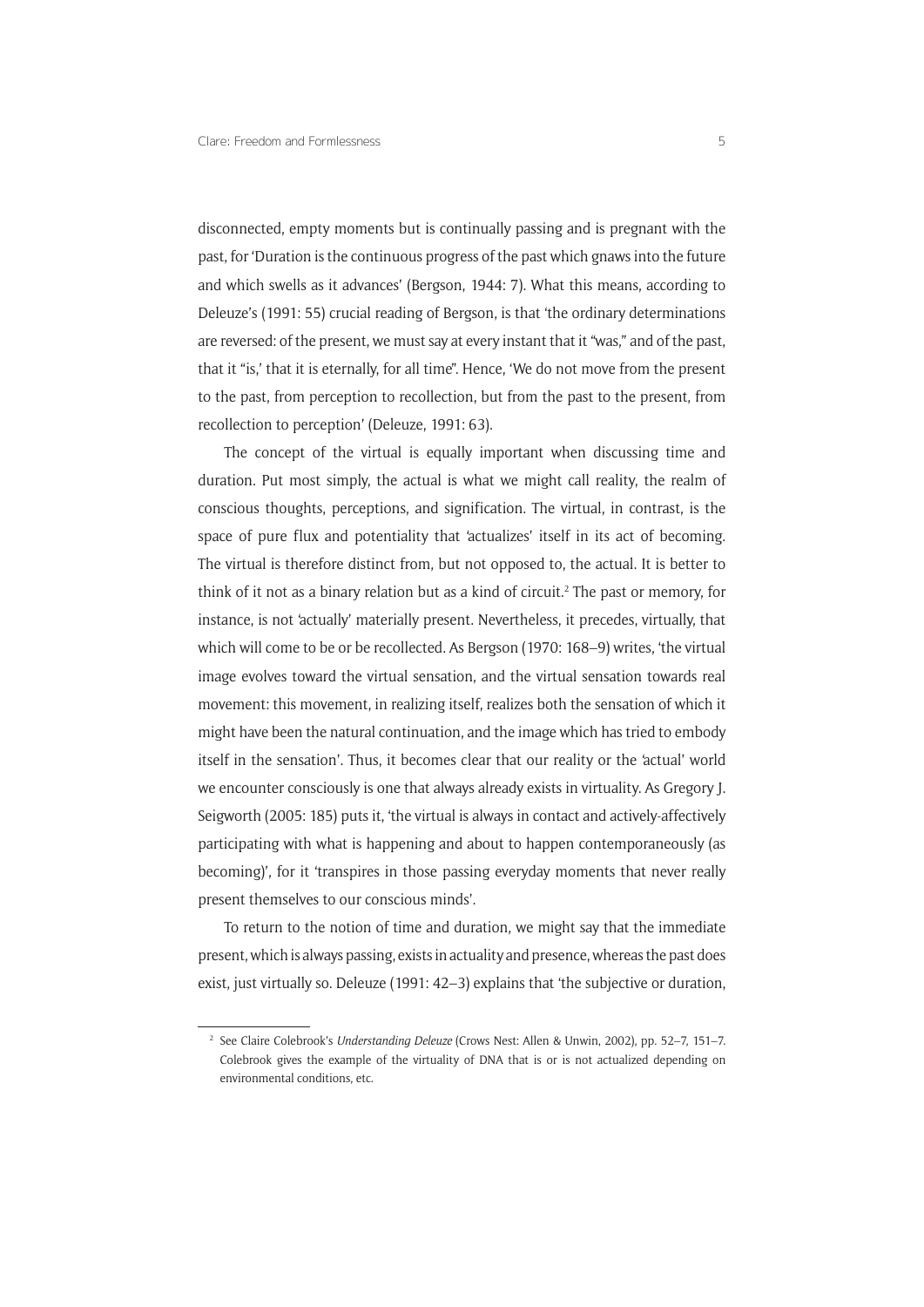is the *virtual*. To be more precise, it is the virtual insofar as it is actualized, in the course of being actualized, it is inseparable from the movement of its actualization'. Therefore, in Bergson, we can say that the future that the present gives birth to is the continual actualization in the present of an always present virtuality. This, as we have seen, not only reverses the usual causal logic of time in relation to the present and past but in regard to the future as well. It is the virtual that is becoming, not some possible future 'outside or beyond' our present that will come to be. The virtual, then, holds the potentiality we tend to project into the future: 'the present *is not*; rather, it is pure becoming, always outside itself. It *is* not, but it acts' (Delueze, 1991: 55). The virtual is pure potential or becoming itself, as it acts and is actualized.

*10:04* embraces Bergson's counterintuitive logic or paradox of time early on when the narrator compares Jules Bastien-Lepage's painting *Joan of Arc* (1879) to a scene from *Back to the Future* (1984), a favorite childhood movie he has recently seen again. Whereas, in the movie, the protagonist Marty witnesses his hand beginning to disappear as he alters the past and threatens to erase his future, in the painting, 'it's a presence, not an absence, that eats away at her [Joan's] hand: she's being pulled into the future' (Lerner, 2014: 9). Moreover, what the narrator states about the painting could be said of the movie's special effects as well: 'It's as if the tension between the metaphysical and physical worlds, the two orders of temporality, produces a glitch in the pictorial matrix' (9). Both the film's and painting's dematerializing hands, then, reveal such temporal 'glitches' in their respective worlds and suggest the virtual nature of memory, duration, and potentiality that the novel will go on to explore.

As such, the past, as both individual memory and collective history, is imbued with a virtual affective presence that at times permeates the novel's present in true Bergsonian fashion.<sup>3</sup> During one walk around the city, the narrator remarks that,

<sup>&</sup>lt;sup>3</sup> By 'affective' here I am underscoring the material/bodily and psychological effects of the virtual. Affect, much like the virtual, might be considered the very capacity to affect or be affected. Once registered, mentally or bodily affect has been codified, in a sense. As Greg Seigworth and Melissa Gregg (2010: 1) explain it, affect 'arises in the midst of *in-between-ness*' and 'is found in those intensities that pass body to body (human, nonhuman, part-body, and otherwise), in those resonances that circulate about, between, and sometimes stick to bodies and worlds, *and* in the very passages or variations between these intensities and resonances themselves'. Thus affect is very much a virtual in-between space in which any binary division is not yet a division but is constituted by an overlapping, a folding of one into the other.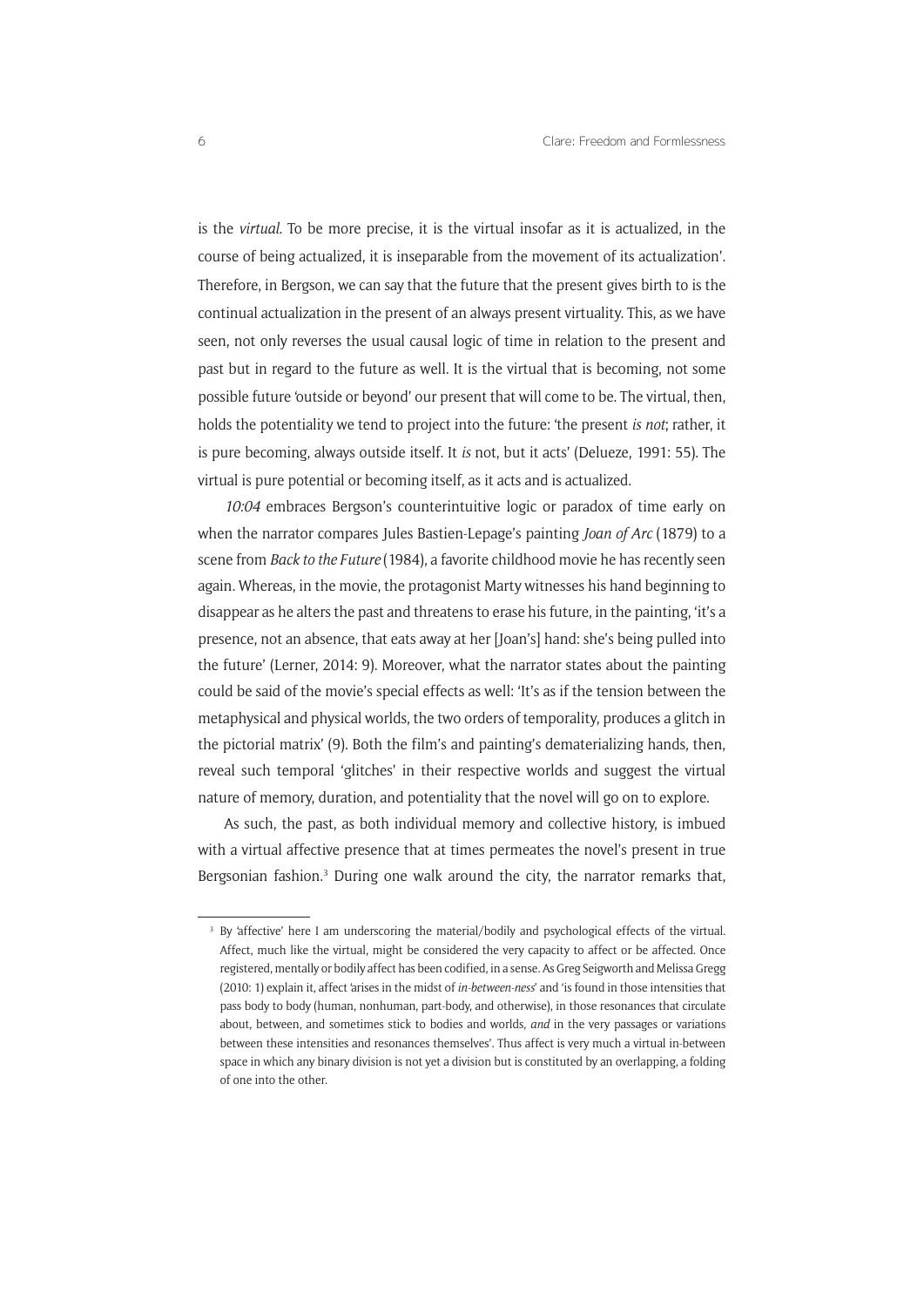'whenever I returned to a zone where significant news [in my life] had been received, I discovered the news and an echo of its attendant affect still awaited me like a curtain of beads' (33). Such a moment occurs, for instance, in a kind of time-travel scene caused by a visit to an elementary school: 'when I reached the second floor … I was in Randolph Elementary School and seven [years old]' (15). Likewise, the protagonist's meta-story-within-the-novel, 'The Golden Vanity', contains a moment in which its narrator comes across a gaslight in Brooklyn Heights that 'gave him the momentary sense of having traveled back in time, or of distinct times being overlaid, temporalities interleaved' (67), a description that might double for the novel at times. The past, *10:04* reveals, persists and can be felt in the present if one is attuned to it. These more private moments of memory, however, are not solipsistic or simply subjective; they are often interwoven with the remembrance of key historical moments and national disasters, including Fukushima, the *Challenger* disaster, and the 2008 financial crisis. Just as Bergson distinguishes between a past that persists in the immediately passing present of consciousness from a kind of general past of everything, so too does the novel make this distinction by tying individual memory to historical memory.

Lerner, moreover, calls attention to the tendency with which consciousness, even as it experiences a continuous flow of time and flux of heterogeneous sensory data, organizes the world via causality and narrative. Thus what is qualitatively experienced is quantitatively spatialized (which Bergson's notion of duration challenged), and a world of change and becoming is mistaken for a world that is known in advance. Hence, after the narrator goes to see Christian Marclay's *The Clock* (2010)—an actually existing video work in which filmic images of clocks were synchronized to 'real time' and ran twenty-four hours a day for a week in a New York City theater—he disagrees with critics who argue that the piece represents the complete collapse of life into art. Instead, he claims that 'Marclay had formed a supragenre that made visible our collective, unconscious sense of the rhythms of the day' (53). The critics fail to understand the artwork because they mistake qualitative duration for quantified clock time, believing deterministically that time is merely objective and thereby collapsing the qualitative into the quantitative, the virtual into the actual, and the film's spliced images of time into synchronized clock time. Of course, from a Bergsonian perspective, the very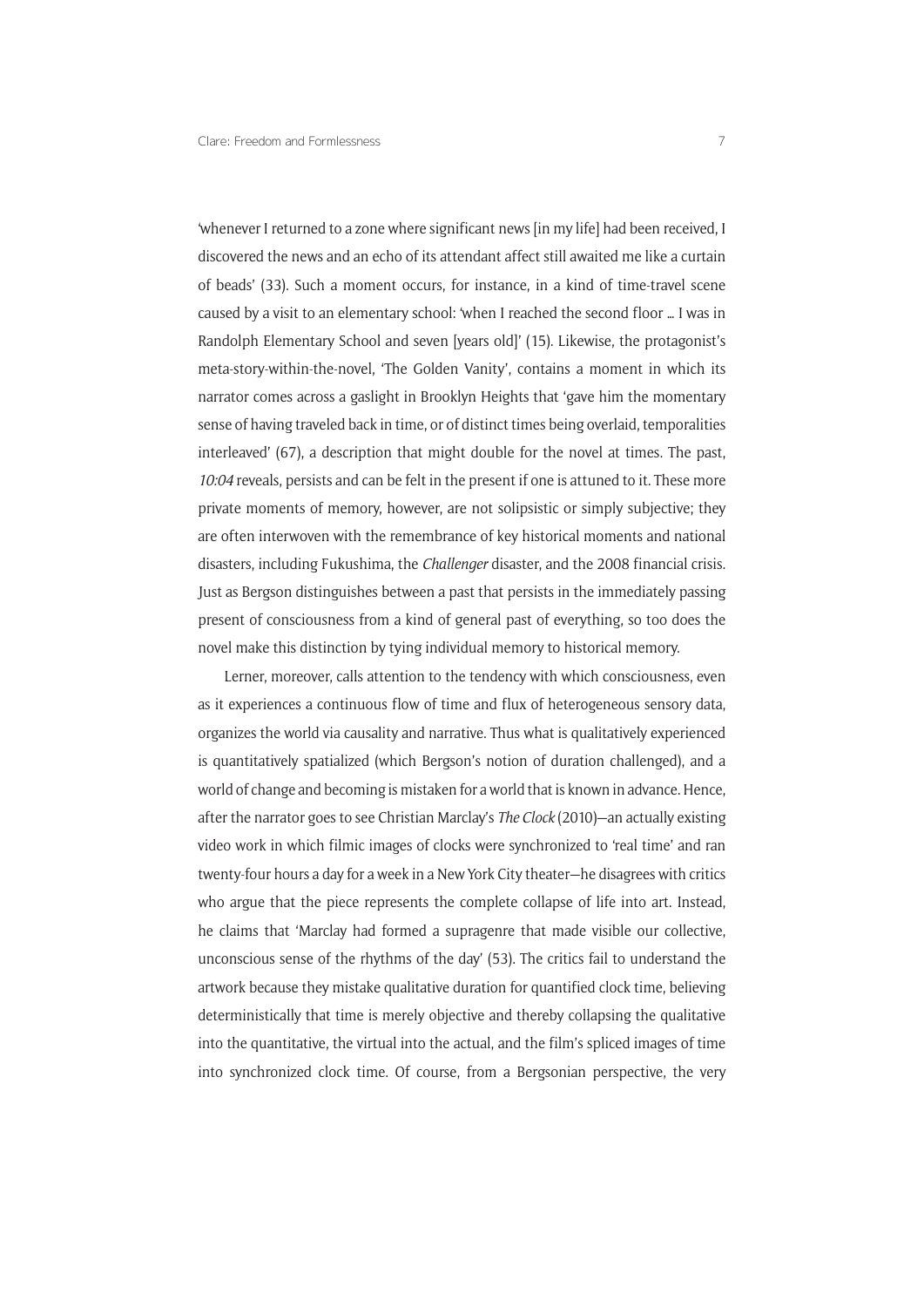opposite is the case. The narrator, therefore, picks up on the qualitative 'rhythms of the day' and experiences the interrupted flow of duration in fractured forms (continuous yet different images of clocks—just as duration is continuous, yet heterogeneous) as the breaking up of received or known forms, which releases the virtual potential for things to change: 'As I made and unmade a variety of overlapping narratives out of its found footage, I felt acutely how many different days could be built out of a day, felt more possibility than determinism, the utopian glimmer of fiction' (54). The illusion is that quantitative, objective time fixes our experience in advance, but the narrator's embrace of qualitative, subjective experience of duration shows otherwise.

Significantly, the 'utopian glimmer' of art or fiction here does not entail, as in certain science fiction texts, a gesture to some possible world out of time, or engage in mere utopian or dystopian predictions. Any thinking that seeks to create the future in its own image without recourse to duration does so at the expense of recognizing the present, which carries the past with it. Lerner, for instance, comments upon sixties sci-fi movies whose 'distance from the present was most acutely felt in the quaintness of the futures they projected; nothing in the world … is as old as what was futuristic past' (152). In Bergsonian terms, this kind of futurity confuses the relationship between 'the possible' and 'the real'. Generally, we assume that a possibility in the present is 'realized' in the future, but for Bergson (1968: 123), 'it is the real which makes itself possible, and not the possible which becomes real'. This is so because, otherwise, 'the possible would have been there from all time, a phantom awaiting its hour; it would therefore have become reality by the addition of something, by the transfusion of blood or life' (Bergson, 1968: 119–20). Not only would this lead to determinism, but then possibility would paradoxically have to be 'more' than the reality that comes later to resemble it: 'For the possible is only the real with the addition of an act of the mind which throws its image back into the past, once it has been enacted' (Bergson, 1968: 118). Only after something has been realized can we retrospectively identify the possibilities for its realization. The conditions of past possibility, therefore, will come to pass in the future. A futurity based upon possibility in this sense, then, can only register change *after* the fact.

*10:04* accepts that this possible/real time-trap is unavoidable (the narrator admits that origin stories (his own as a poet) are 'always a projection back into the past' (109)), but questions a futurity based upon this logic of possibility, which all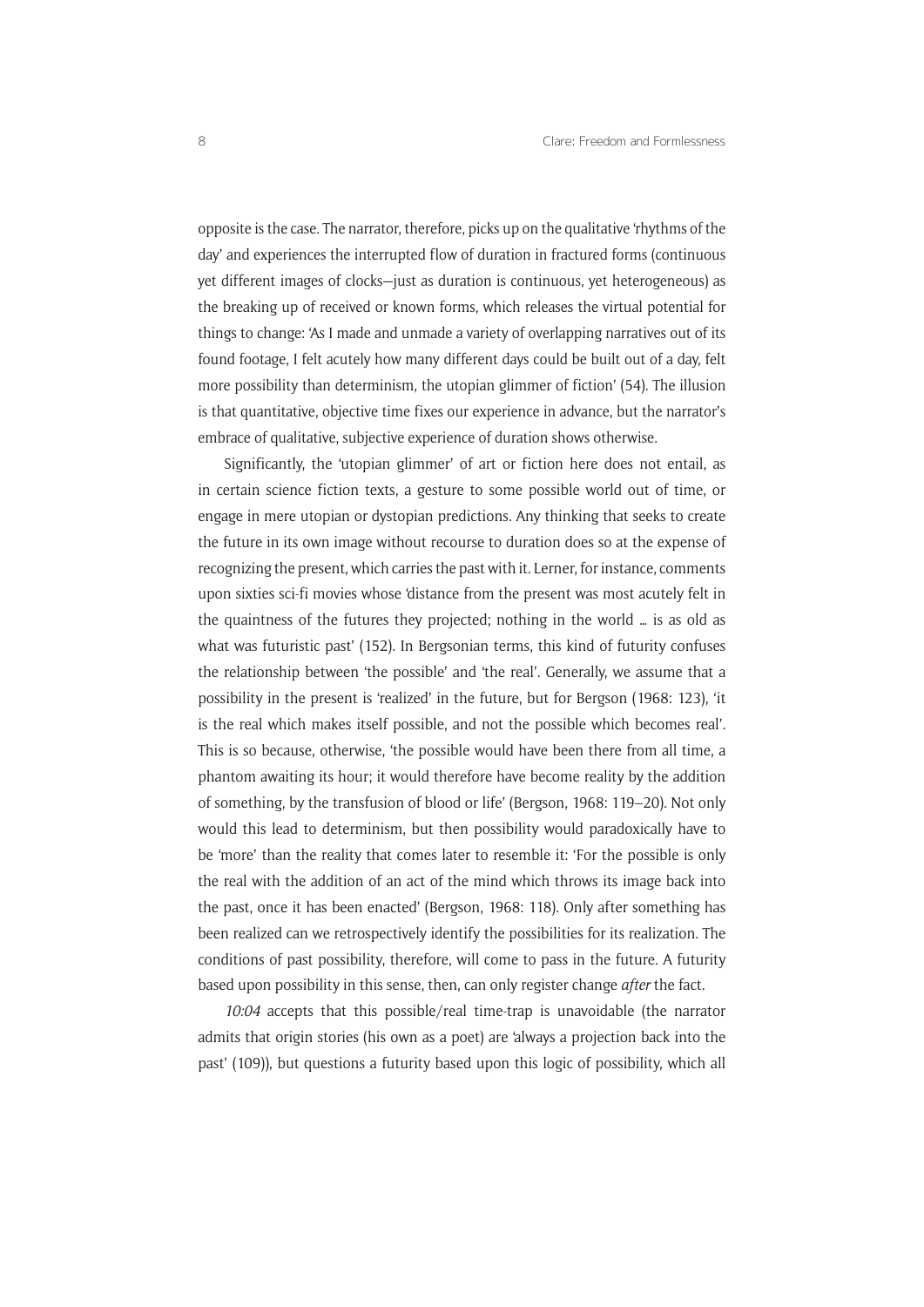too often becomes mere guesswork or science fiction.<sup>4</sup> The novel stresses instead a virtual/actual logic that puts Bergsonian notions of consciousness, duration, and memory to more than the modernist ends of Proust, Joyce, Faulkner, Woolf, and others, by considering not just the past's role in the passing present but the future's as well.<sup>5</sup> After missing the opportunity to engage romantically with a friend, for instance, the narrator wonders at how that moment, like others, was 'retrospectively erased. Because those moments had been enabled by a future that had never arrived, they could not be remembered from this future that, at and as the present, had obtained; they'd faded from the photograph' (24). Temporally based ironies such as this abound in the novel, but instead of confirming that a character's fate or a state of affairs could not have been otherwise—that 'knowledge comes too late', á la the proto-modernist Henry James—they instead unhinge characters' identities and free up worlds. Irony in *10:04* is not negative, backward looking, and fatalistic as in James ('missed' possibilities that were 'there' but not chosen), but positive and appreciative of the way in which the present suddenly feels unstructured and open, full of potential. In other words, virtual futures differ from possible futures.

The virtual is thus the space of pure potentiality—as duration it is the continuous, heterogenous flux of qualitative time in which the past, present, and future are essentially indistinguishable (such as in memory).<sup>6</sup> The virtual/actual circuit differs from the possible/real because the virtual is not mimetically reproducible or

<sup>4</sup> Although Lerner uses the word 'possibility' in regard to the utopian aspect of 'The Clock' and in other places in the novel, it is employed simply as a cognate of 'potential', for indeed it is the logic of 'potential' and the 'virtual' as opposed to 'possibility' and the 'real' that the novel puts into play.

<sup>&</sup>lt;sup>5</sup> I am referring here to the conventional understanding of modernist authors' innovative treatment of subjectivity/consciousness and time. Bergson's influence on modernism and modernist literature, particularly in terms of time, duration, and stream of consciousness, is well documented. Recent studies that consider Bergson and modernism include Paul Douglass' *Bergson*, *Eliot*, *and American Literature* (Lexington: University of Kentucky Press, 1986), Mary Ann Gillies' *Henri Bergson and British Modernism* (Montreal: McGill-Queen's University Press, 1996), Byrony Randall's *Modernism*, *Daily Time and Everyday Life* (New York: Cambridge University Press, 2007), and Paul Ardoin, S. E. Gontarski, and Laci Mattison's (Eds.) *Understanding Bergson*, *Understanding Modernity* (New York: Bloomsbury, 2013).

Daniel Katz explores, to a small extent, the virtual in Lerner's poetics. Unlike reviewers who have established Lerner's lineage with contemporary novelists, Katz (2017: 319) reads Lerner's novels as part of 'an ongoing serial prosimetrum' that challenges the difference between poetry and other genres. While Katz's understanding of the virtual in Lerner's work appears sympathetic to mine, I am developing the concept of the virtual in much more depth and specifically in relation to Deleuze and Bergson.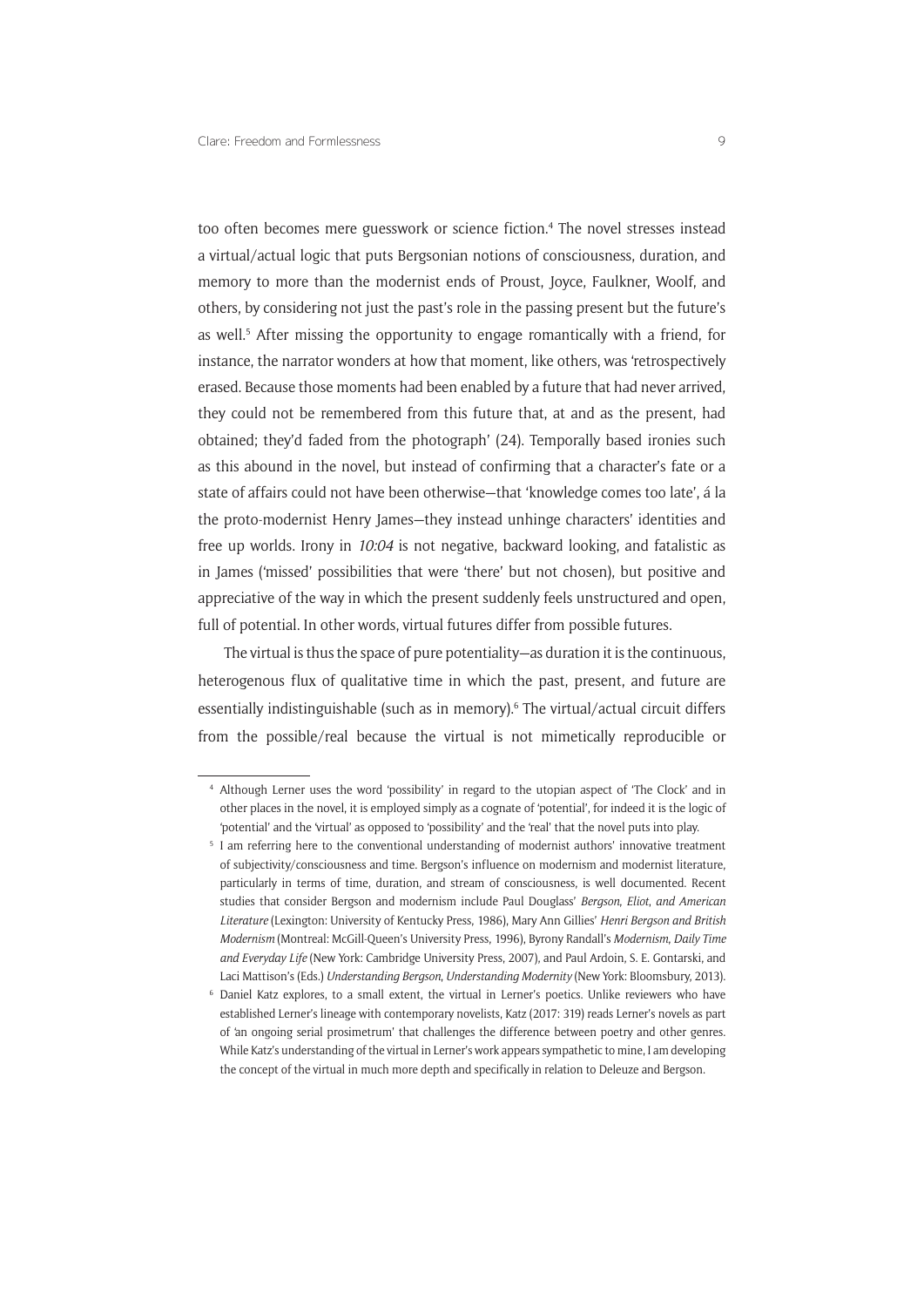signifiable and thus cannot ever be captured or completely 'tapped out'. The whole of the virtual-as-potential is simply actualized in part—actualized temporarily by consciousness. As Paolo Virno (2015: 145–6) puts it in *Déjà Vu and The End of History*, 'Far from using up potential, acts never commute it—even in part—into their own mode of existence, just as rational numbers never offer an adequate correspondent to the irrational number. The "after" does not complete the "before"' because the present is always 'dual directional and incomplete'. The virtual is also changed in actualization, explains Deleuze (1991: 43), since when duration 'moves from the virtual to its actualization, it actualizes itself by creating lines of differentiation that correspond to its differences in kind'. In short, whereas the possible produces its likeness *in* the real and therefore cannot separate itself in kind or in quantitative time *from* the real (hence the retroactive time-trap), the virtual as duration in qualitative time *changes in kind* when it is actualized and is thus expressed quantitatively. Memory, for example, writes Valentine Moulard-Leonard (2008: 53), 'turns into something else in the process of its actualization … a perception or a sensation, an image in the widest sense of the term'. This means that, unlike the time-bound idea of realizing possibility in the future, potential's place is in the originless past. For, writes Virno (2015: 145), 'It is only to realize the (potential) past that we construct the future', and not vice-versa, as the real/possible version of futurity would have it.

Lerner's *10:04* is thus a unique utopian fiction appearing during a neoliberal era that is obsessed with the future image of its own exhaustion in numerous dystopian fictions and in the figure of the zombie, which seemingly confirm that there is no alternative to the world as it is.<sup>7</sup> A true utopian fiction, on the contrary, in self-consciously rejecting the possible/real binary, fragmenting familiar forms and notions of time, and scrambling our senses, can unhinge consciousness's comfort in

 $<sup>7</sup>$  The recent spate of dystopian and zombie fiction, film, and popular cultural artifacts (including many</sup> adaptations from book to film or television series and video games) is too long to list here, though it may be typified by the success of such films as the latest in the rejuvenated *Mad Max* series, *World War Z* (2013), the television series *The Walking Dead* (2010–2018), as well as the remakes of *Robocop* (2014) and *Total Recall* (2012), and in *Bladerunner 2046* (2017). Recent literary examples by notable authors that employ the genre include Colson Whitehead's *Zone One* (2011), Dave Eggers' *The Circle* (2013), David Mitchell's *Cloud Atlas* (2004), and Margaret Atwood's MaddAddam trilogy (2003, 2009, 2013).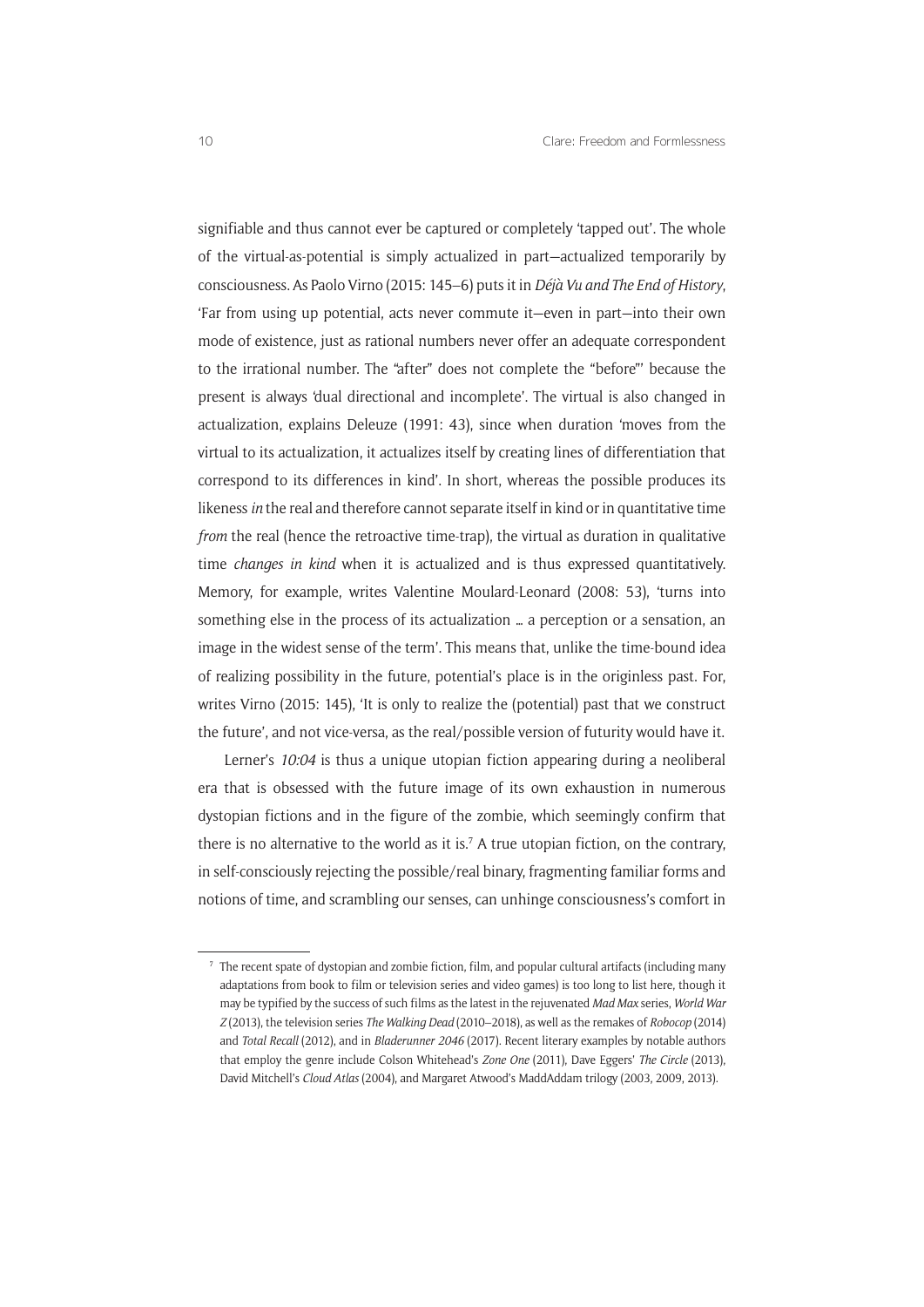the habitual and the already-decided future, thereby awakening us to the immanent potentiality of change in the present. For if we will only know retroactively what will have been possible after it has been realized, then we must not project possibility into a future that cannot be known or feels already decided; rather, we should attend to the present that, by default, is the past-potential as well and is consequently unstructured, open, and capable of virtually anything. The time of freedom that *10:04* gestures toward is one that is immanent, not imminent.

#### **Immanence and the Messianic 'Now'**

*10:04*'s idiosyncratic utopianism makes it more than a novel merely interested in the quirks of duration and temporality in the way of, say, *Back to the Future*. As apt to consider apocalyptic scenarios as utopian ones, *10:04* shares an intellectual lineage with what has been called messianic Marxism, a sort of secularized messianism of end times or crises in which the moment of emancipation, redemption, or revolution is to be grasped in the here-and-now, not waited upon.<sup>8</sup> The present-oriented messianic now, however, is distinct from neoliberalism's endless presentism. Neoliberalism's presentism entails a debt-mortgaged and risk-managed future that in reality empties it of potential and effectively preempts actual change, making a break from its political and economic arrangements appear dangerous or unimaginable. In contrast, the messianic now involves paying attention to the actual immediate present, not the possible techno-future or entrepreneurial society imagined by neoliberalism, to discover the emergent potential for change. Neoliberal presentism offers a false picture of the future to legitimate the bankrupt present, while the messianic now demands the recognition of the present-as-immanent.

Lerner (2014: 25) raises the theme of the messianic early in the novel by placing a Walter Benjamin quote from 'Theses on the Philosophy of History' under a reproduction of the Paul Klee painting 'Angelus Novus'. Benjamin (2007: 257) references Klee's painting in his famous 'Theses' fragment regarding 'the angel of history'. Not surprisingly, Benjamin's kind of messianic Marxism runs throughout *10:04*.

<sup>8</sup> See Arthur Bradley and Paul Fletcher's introduction to *The Messianic Now: Philosophy*, *Religion*, *Culture* (New York: Routledge, 2011), pp. 3–9. See also Michael E. Gardiner's *Weak Messianism: Essays in Everyday Utopianism* (Oxford: Peter Lang AG, 2012).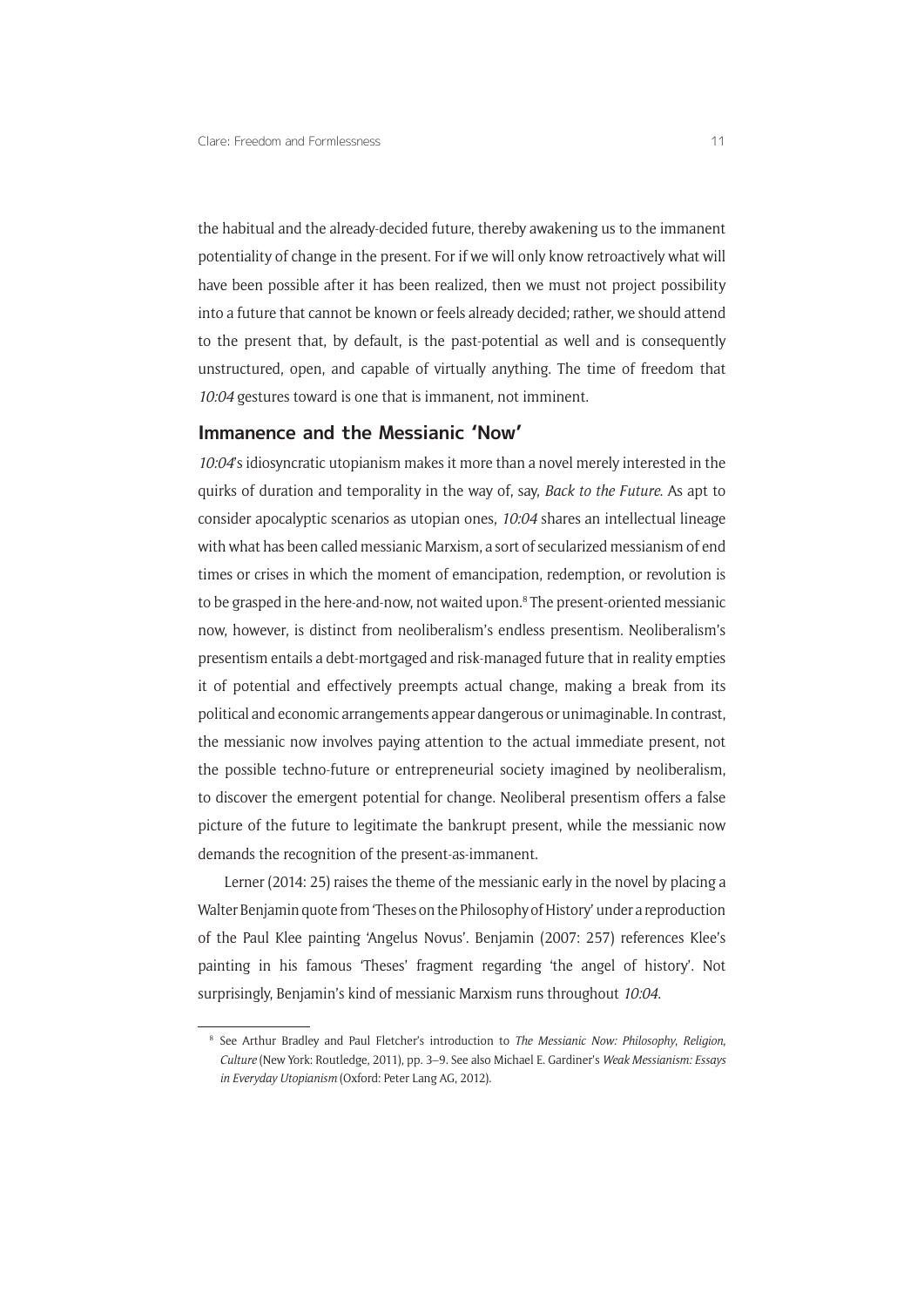Benjamin's richly suggestive essay challenges a straightforward, ameliorative historicism of cause and effect and contains the famous description of the angel of history hurtling through time with its back to the future as it surveys the devastation of the past. The historical materialist, for Benjamin (2007: 254–5), possesses a '*weak* Messianic power' in the ability to seize upon seemingly discrete moments or 'images' in history that 'flash up' and can be cited, interpreted, and juxtaposed to the 'present' moment of crisis. The past is thus present—'shot through with chips of Messianic time' (Benjamin, 2007: 263)—and it is 'citable in all its moments', as the novel puts it (Lerner, 2014: 109). As William Large (2011: 92) explains, in Benjamin's historiography,

The future is not empty and the present is not the addition of one event on top of another. Rather, the present is always full of other possibilities which are not part of the present state of things. The other present, all these other possibilities which have been nullified by the actual (but in which the actual itself has to have its origin), exists virtually in the messianic future.

The end result is precisely what *10:04* calls for in its resistance to a possible/real futurity and its insistence on the duration of the present. As Large (2011: 94) writes in a line that aptly describes the novel as well, Benjamin's vision is not a teleological but a transcendent one: 'The messianic inhabits our everyday lives, but it does so not from a "beyond" but as an "outside"'.

That there is no 'beyond' or teleological utopian futurity to rescue us from the present also explains the novel's mysterious epigraph, a Hasidic story about 'the world to come' where 'everything will be as it is now, just a little different', which becomes a refrain throughout the novel. This same Hasidic story, as Lerner notes in his Acknowledgments section, is cited by Agamben (1993: 85) in *The Coming Community*, a book that, similar to *10:04*'s imagined communal body, considers a future 'community' of 'whatever singularities', based upon pure difference that can never actually be realized. Agamben's rejection of teleology is meant to keep open the space of pure potentiality of community—for the 'coming' community is virtually already here. It is immanent, not imminent. To actualize this community, then, would be to recognize a world that is the same, yet slightly different than before, as our understanding of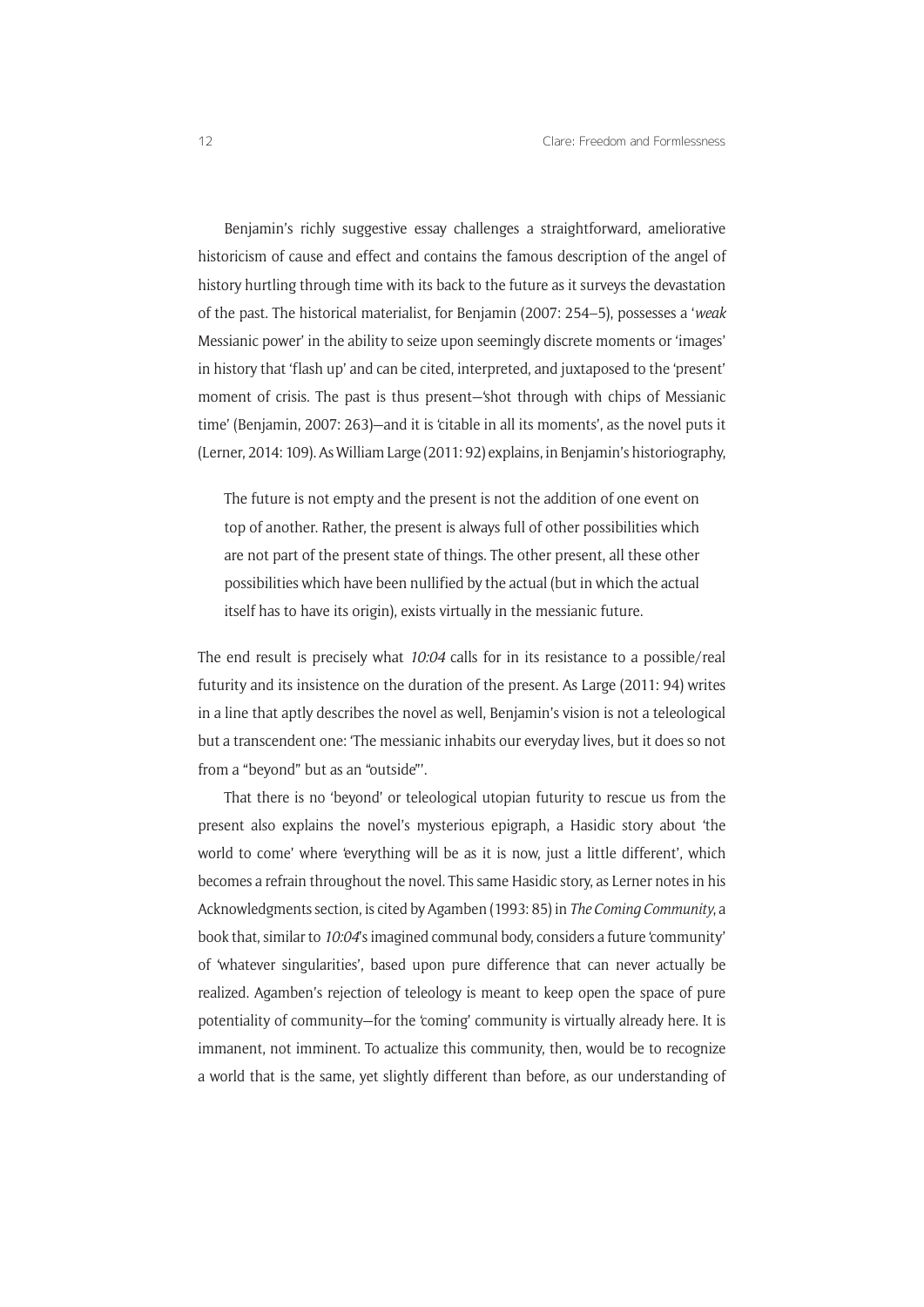forms of communalism would be changed from thinking of them as an end (a real community) to thinking of them as a means (a virtual be-coming community).

Once again, this means grasping the present and its potentiality. According to Patrick O'Connor, Agamben's 'human messianism' hinges on the notion of *kairos*, the sudden moment that offers the potential for radical change.<sup>9</sup> As such, writes O'Connor (2011: 157), 'The ethical and political stakes of this configuration are that our most authentic experience is always already present. It is, in fact, the messianic *now*'. These moments, as we have seen in *10:04*, incur the 'temporal glitches', the sudden stalling or sputtering of temporal logic that are not properly 'in' time themselves (call them transcendent, though not transcendental) but that are points of conjuncture or rupture where it is apparent that things can always be otherwise such as (as we shall see) in Noor's life-story (107), the fracturing of the commodity form (133–4), and the narrator and Alex having sex (204). Thus, it can be said that everything is different 'in the world to come', which is simply the 'now', the present imbued with the past and breaking into the future so that it appears to be 'the same' only slightly different.

*10:04* thus combines Bergsonian duration with a messianic historicism indebted to Benjamin and Agamben, a combination that brings an unmistakable political dimension to the novel.<sup>10</sup> What emerges is a vision of a politics and utopia of the everyday, wherein the smallest, seemingly personal disruptions in one's life (the narrator's personal and health issues) are related to catastrophic, global events, such as environmental and economic disaster (the two storms and the effects of the 2008 financial crisis). As Susan Buck-Morss (2010: 77) writes, 'A generation's messianic power demands the historical convergence of two ruptures. The first … the moment of economic, military or ecological crisis … that endangers the continuity

<sup>9</sup> Indeed, O'Connor (2011: 156–7) traces Agamben's notion of messianic time to Gnosticism and the Stoics, which Agamben discusses in 'Critique of the Instant and Continuum' in *Infancy and History*.

<sup>&</sup>lt;sup>10</sup> It also brings forth a political element absent in Bergson's thought. Bergson himself, of course, was not working in the messianic tradition. Benjamin, however, was clearly influenced by Bergson's notions of temporality and consciousness. See Claire Blencowe's 'Destroying Duration: The Critical Situation of Bergsonism in Benjamin's Analysis of Modern Experience' for a look at the ways in which Benjamin was influenced by Bergson and transformed—politicizing, in effect—Bergson's thought and notion of *durée*.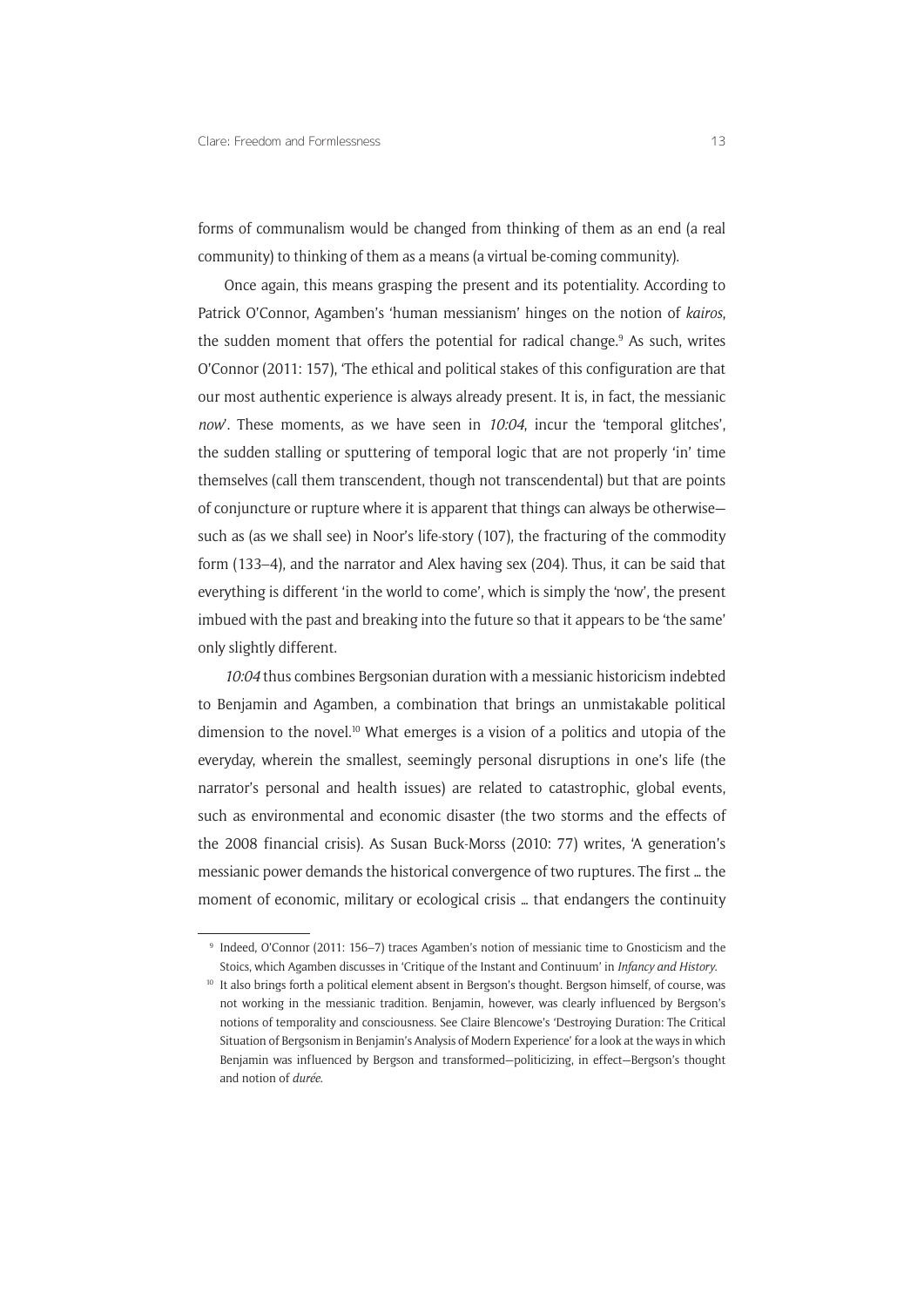of biographically lived time' and the second that 'concerns the hidden potentialities of the present, the untimeliness of our time that demands in response a rupture in collective imagination'. The narrator's later untimely presentiment of a future (not yet) collective, as we shall see, fulfills the requirements of imagining such a politically charged collectivity.

#### **Freedom's Forms**

The very form, or formlessness, of *10:04* is therefore crucial to expressing the themes of time, freedom, potential, and the messianic now. The novel lacks an overarching, stabilizing plot and instead meanders through several plotlines as it follows its reflective Brooklynite poet-protagonist's day-to-day life, moving from the ordinary, such as hanging out with friends or going to art exhibits, to the extraordinary, such as providing sperm for a friend's artificial insemination and preparing for impending citywide storms. For this reason, *10:04* might be accused of reproducing a neoliberal presentism in which the random happenings of the world impinge upon the subject, who in turn learns to negotiate them through a reactive, fluid, or entrepreneurial agency that is no agency at all, evidence of what we might call the 'formal freedom of formlessness'. For freedom under neoliberalism celebrates a seeming formal freedom and freedom of forms that masks the underlying and unchanging neoliberal order that exploits this form of 'freedom', which means nothing less than the continual adaptation of people to the market's demands—whether in the form of crises or new products. One thinks, for instance, of the calculated plotlessness of DeLillo's *White Noise*, which makes apparent how disasters and mediated 'events' control and structure the Gladney family's reality. Indeed, in the novel the market even provides solutions to the panic and anxiety that such a world gives rise to in the form of Dylar, a drug developed by the pharmaceutical industry that profits from such fear and disorder.<sup>11</sup>

*10:04*, however, is more optimistic about formlessness than *White Noise*. Instead of the kind of formlessness that masks the underlying coerciveness of faux neoliberal freedom—which actually reduces freedom to a number of preselected options or

<sup>11</sup> See the chapter on *White Noise* in my book *Fictions Inc*.*: The Corporation in Postmodern Fiction*, *Film*, *and Popular Culture* (New Jersey: Rutgers University Press, 2014).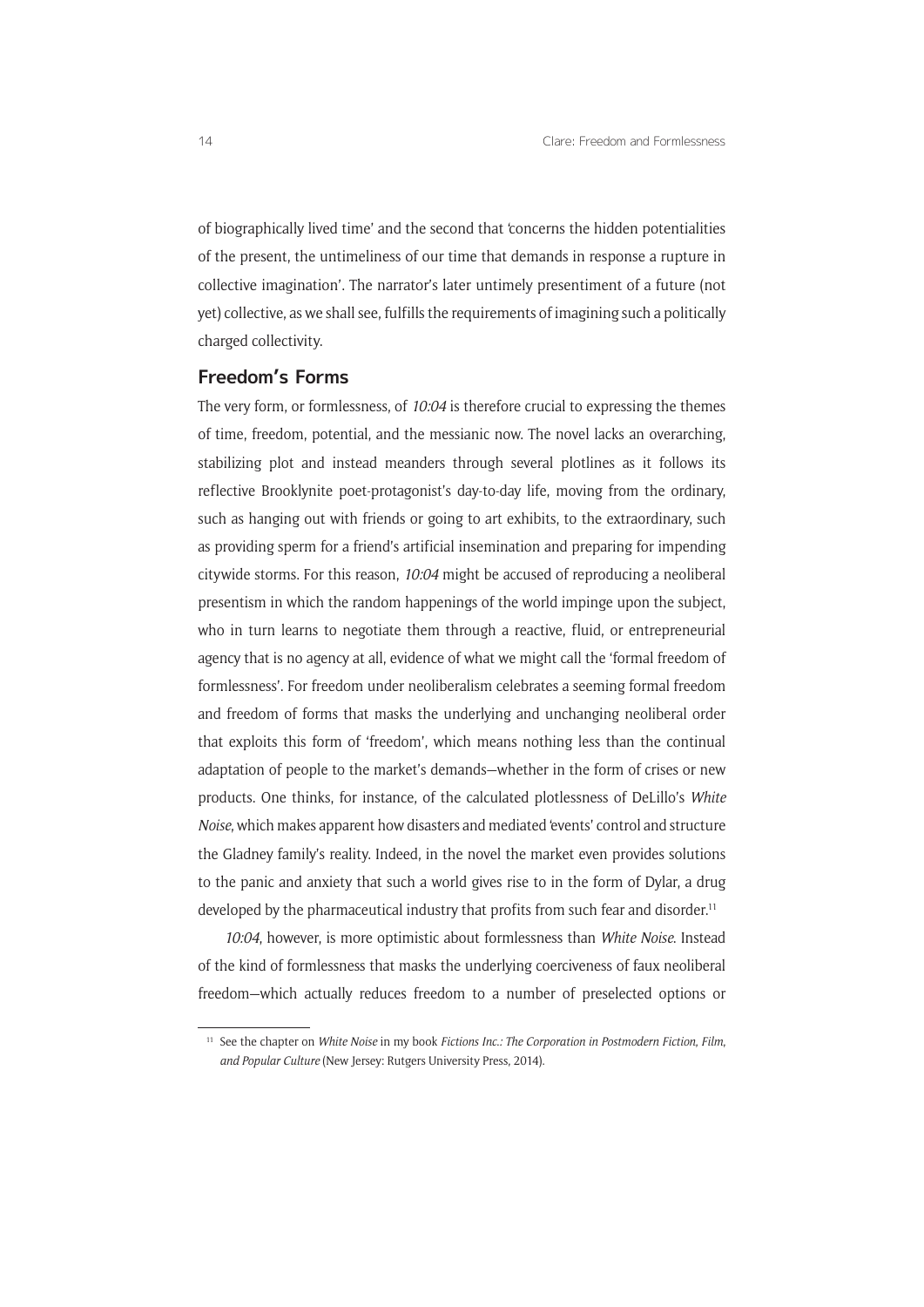emergency procedures and reduces duration to quantified, capitalist clock time the metafictional *10:04* calls attention to how forms—whether those of identity, politics, economics, or society—are actually more fragile than they appear.12 Against neoliberalism's economic and political ordering of the world that creates and thrives upon instability and precariousness in order to discipline subjects to accept and endorse its version of freedom, *10:04* envisions such moments of fragility as potentially liberatory. The takeaway here is that social and political structures could be imagined or formed otherwise—that they are always inherently provisional or fragile, economic crisis or no—and this could be done by a true democratic collective, a realization that gives the lie to the belief that neoliberal crises can only be solved by neoliberal solutions.

In the novel, there are numerous times—minor messianic moments—in which one-time facts turn out to be fictions, so that the past is restructured by the present or the future, thus reversing linear time and our general understanding of causality, with the result that the past is redeemed and freedom delivered. The narrator, for instance, reflects upon the 'demotion of Pluto from planet to plutoid' and the theoretical mistake that led to the creation of the Brontosaurus, which later became the Apatosaurus (11). These retroactive corrections disrupt ideas governing our understanding of pre-historical time, as well as something as vast as the known universe. Time and space themselves can be reinterpreted—and this sense of redemption or potentiality is immanent. It is in the here and now.

One of the most significant moments—a truly Pauline, if ironic one—in which a fictional form breaks down comes in a story told to the narrator by Noor, a fellow member of his co-op, who grows up believing she is Arab American (her father is Lebanese) but then discovers after college and her father's death that her biological father was white. She has apparently been unconsciously passing as Arab American all along. Politically active, she nevertheless turns down an opportunity to speak as an Arab American during the Occupy movement, feeling her identity is something

<sup>&</sup>lt;sup>12</sup> Lerner's utopian or creative time should not be confused with the flexible, labor, and leisure blurring time of postmodernism, or what Jonathan Crary (2013: 30) calls the 'relentless incursion of the nontime of 24/7 into every aspect of social or personal life'. Indeed, the film is essentially impossible to watch as it is shown in 'real' time.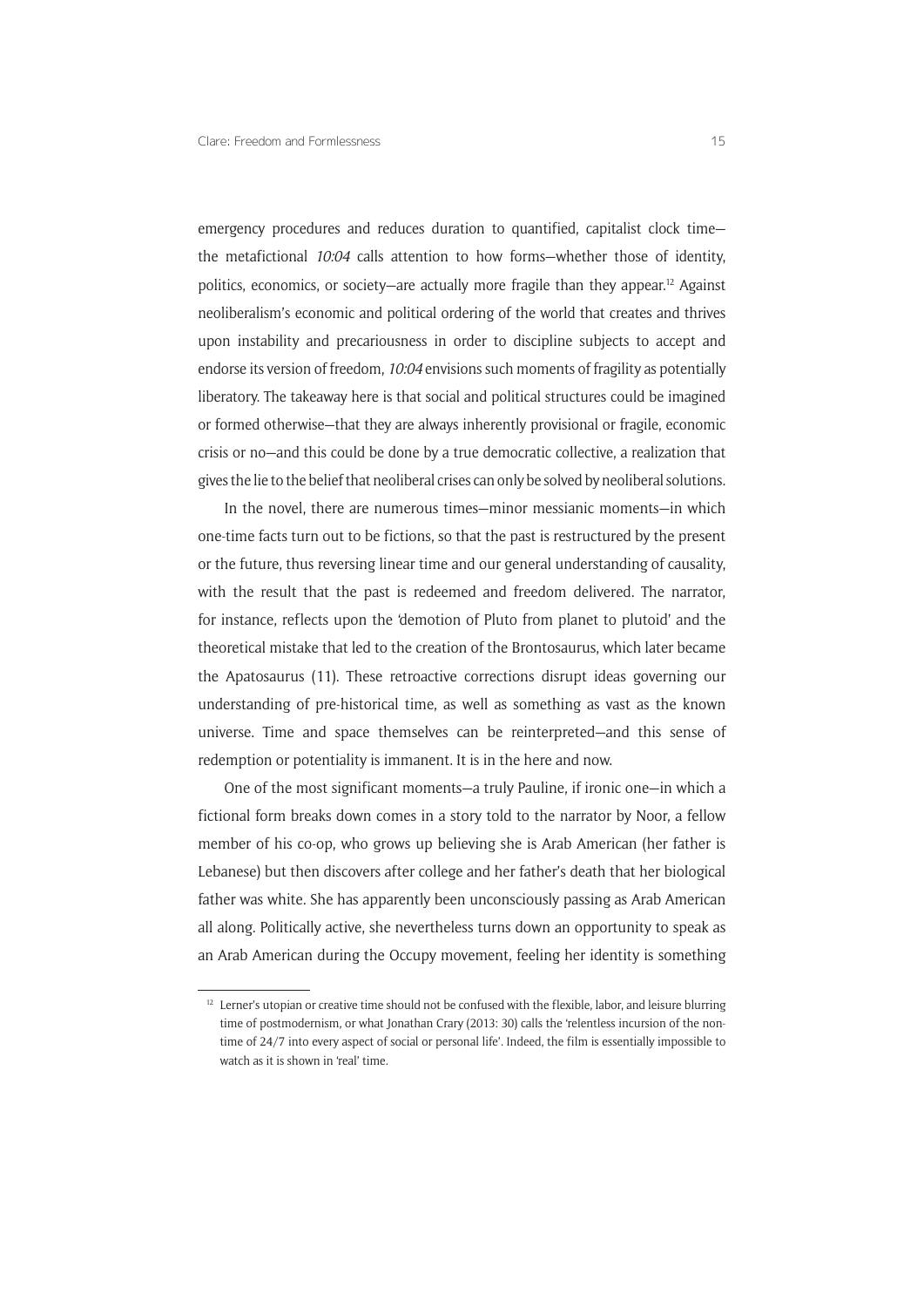of a fraud and her life something that has 'happened but never occurred' (107). The change—which changes everything yet nothing about Noor—goes so far as to affect her perception. Staring at her hands (in keeping with the earlier motif of the painting and film, supposed art-fictions), Noor 'could see my skin whitening a little' and 'started seeing my own body differently' (104). Yet as the narrator puts it, this painful moment of change—which contains a nascent critique of identity and identity politics—still 'contains the glimmer … of the world to come, where everything will be the same but a little different because the past will be citable in all its moments, including those that from our present present happened but never occurred' (109). The passing of one world or present is always the beginning of another or new present imbued with the past. The point here is twofold. First, that past facts can turn out to have been fictions all along, thus suggesting that all narratives—including that of neoliberal capitalism—are more fragile and more open to the future than they admit; and second, that there is an affective charge generated and freed when such narratives or fictions fail, suggesting a capability to act alternately to a once seemingly charted course, a capability or potentiality that has been there all along.

The critique of neoliberal forms of life (its politicized version of identity through, for instance, identity politics) finds its correlate in the narrator's thoughts on the commodity form as representative of capital's 'natural' ordering of time and space. For example, the pressure of disaster-preparedness shopping for the storm reveals the commodity form's 'majesty and murderous stupidity … of time and space' and that the capitalist order, like neoliberal subjectivity, could be otherwise: 'the only possible world became one among many, its meaning everywhere up for grabs, however briefly' (19). And while the narrator is well aware of art's commodity status, that 'my virtual novel was worth more than my actual novel' (155), and that his new book contract has 'monetized the future of my fiction' (170) in a way similar to the workings of finance capital, he still insists upon art's utopian potential outside of the commodity form. So it is that after viewing some objects to be included in his friend Alena's exhibition of 'totaled art'—works by famous artists that have been irreparably damaged, written off by insurance, and are officially worth 'nothing' the narrator experiences,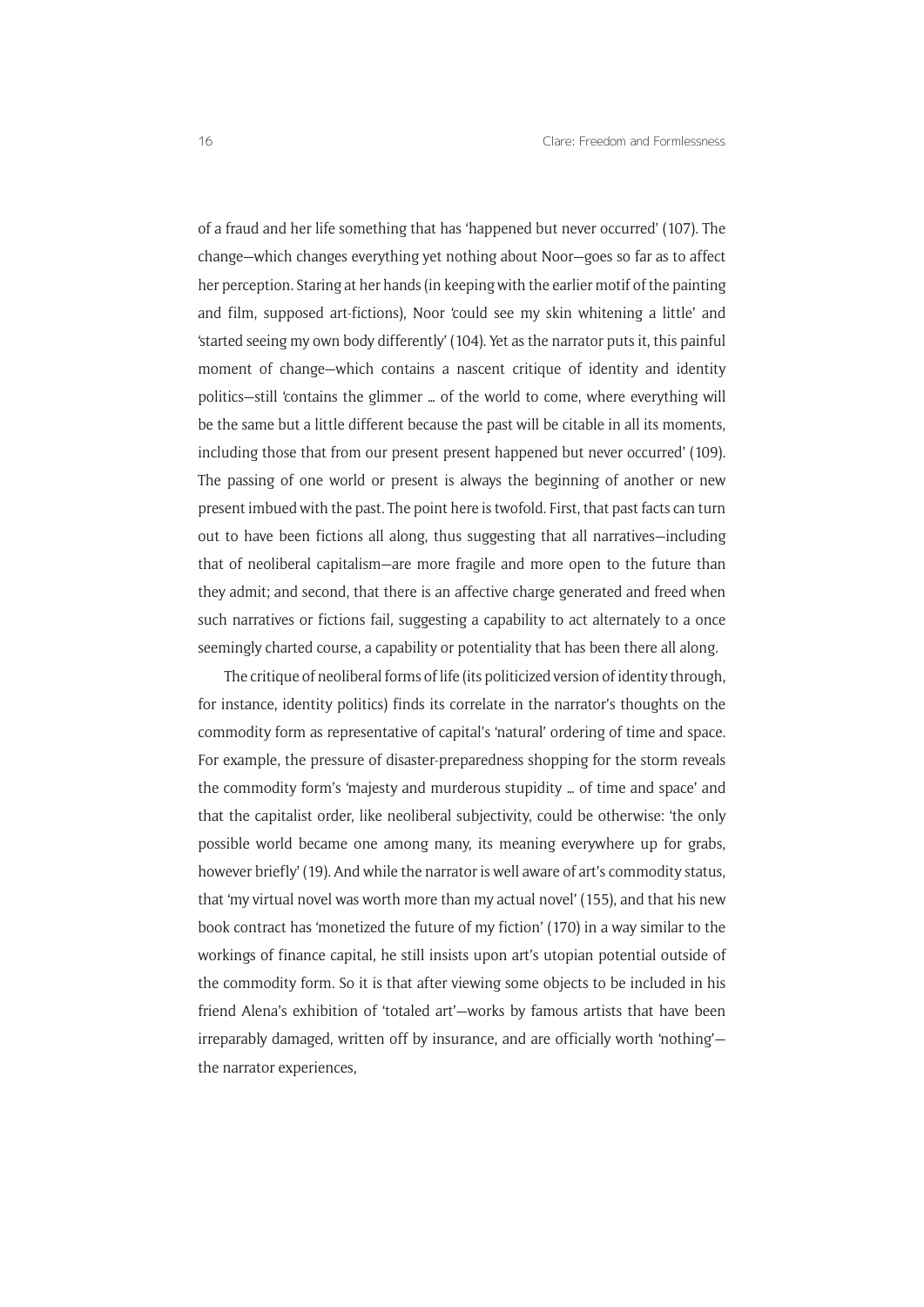an object liberated from that [the commodity form's] logic. What was the word for that liberation? *Apocalypse? Utopia?* … it was no longer a commodity fetish; it was art before or after capital. … they had been redeemed, both in the sense that the fetish had been converted back into cash, the claim paid out, but also in the messianic sense of being saved from something, saved for something. An art commodity that had been exorcised … of the fetishism of the market was to me a utopian readymade—an object for or from a future where there was some other regime of value than the tyranny of price. (133–4)

Nowhere does the specter of messianic Marxism make its presence more felt than in this passage.13 The future utopia here is not one based on the real/possible version of futurity—thinking outside or beyond time—but of grasping the 'future' in the immediate experience, in the present-as-duration. Nothing has changed in the art object, yet everything has. In this sense, the utopian is truly 'ready-made' and already at-hand if we can see the ways in which (fictional) forms structure our sense of time, space, and ultimately reality. The glimpse of the beyond is simply a glimpse of the virtual, potential now.

The novel itself, therefore, must similarly work to undo its potential status as a commodity that delivers what is expected of a novel—a cause and effect narrative with plot development and a future payoff/climax—which is precisely why *10:04* plays with formlessness and time in the manner that it does. As the narrator tells his

<sup>13</sup> Issue #18 of *Nonsite* presents three provocative Marxist takes on Lerner's novel. Glossing the passage on 'Totaled Art' and others, Jennifer Ashton sees the novel as intentionally damaging itself, thereby formally subsuming the totalizing damage of capital and comprising an 'aesthetics of resistance'. In response, Nicholas Brown reads the novel (and in particular the Totaled Art scene) as also establishing a formal autonomy, but sees its politics as essentially the same old liberalism. Finally, Theodore Martin sees the novel as one that is, at best, contradictory in its supposedly radical politics and its formal/generic ambiguities. Of course, such 'contradictions' appear, in Martin's and Brown's dialectical Marxist readings, as negative instances of Lerner's and art's capitulation to capital. Yet to read with and through the virtual/actual and potential/possible dynamics of the novel is to dissolve, so to speak, such dialectics on a plane of (utopian) immanence. None of the authors, in focusing on the Totaled Art scene, take seriously the virtual poetics of the novel. In short, the Deleuzian-influenced strain of post-Marxist thought that Lerner's novel and my essay are invoking is at obvious critical odds with these authors' astute and intriguing, though dialectically-driven critiques.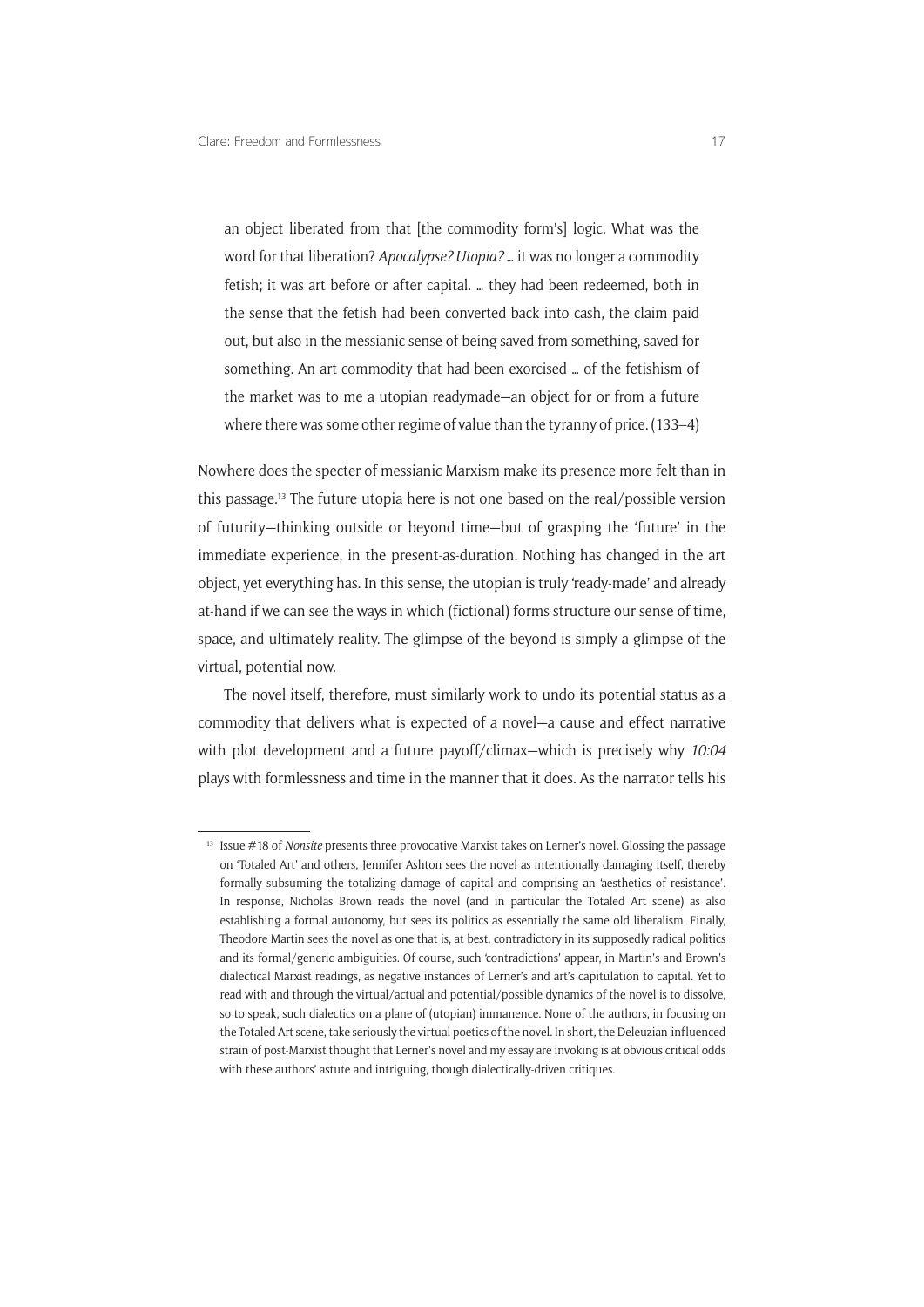agent in a scene occurring a little over halfway into the novel that returns without warning to the book's opening scene, 'I'm going to write a novel that dissolves into a poem about how the small-scale transformations of the erotic must be harnessed by the political' (158). As a metafictional novel 'that dissolves into a poem', *10:04* is capable of radically 'dissolving' the reader's generic expectations of the novel and hinting at its potential as something freed from the commodity form. This explains a number of seemingly random time/scene shifts (such as the double-scene meeting with his agent mentioned above) that break up the novel's linearity, but also create odd time loops and doublings (the preparation for two storms, Alena and Alex as friends/lovers), as well as the consideration by the narrator of things that he did *not* say or do in certain moments (which are often mentioned in the conditional tense), which immediately gives rise to their ghostly, virtual presence as 'non events' and confuses the reader's sense of past and future (19, 4 to 158, 15, 24). While easily written off as simply sloppy or loose structure (formlessness), instead these moments contribute to the theme of virtuality, to the idea of an immanent (past) potential that cannot ever be fully actualized, and of an unstructured time.

These strange 'non events' of the future are mirrored in the novel's cryptic commentary on events that happen, yet are said not to have occurred. They are further instances of the way in which the virtual intersects with the actual—that the two are not separate but a kind of circuit—and evidence of the power, not the poverty, of the virtual to affect the actual (the past and present/future). Noor, for instance, believes 'my whole life up until that point … had happened but never occurred' (107), and the narrator, after deciding to run after Alena in the subway instead of going home, reports that 'I reached her, which meant it never happened' (210). At one point the narrator of 'The Golden Vanity', having been drugged for surgery and witnessing a sublime scene, fears 'That he would form no memory of what he observed and could not record it in any language [which] lent it a fullness, made it briefly identical to itself, and he was deeply moved to think this experience of presence depended upon its obliteration' (81). However, he later remarks, 'I remember it, which means it never happened' (81). In the Bergsonian view, the narrator's remark can be seen as a reflection upon perception and memory, which are two different, yet simultaneous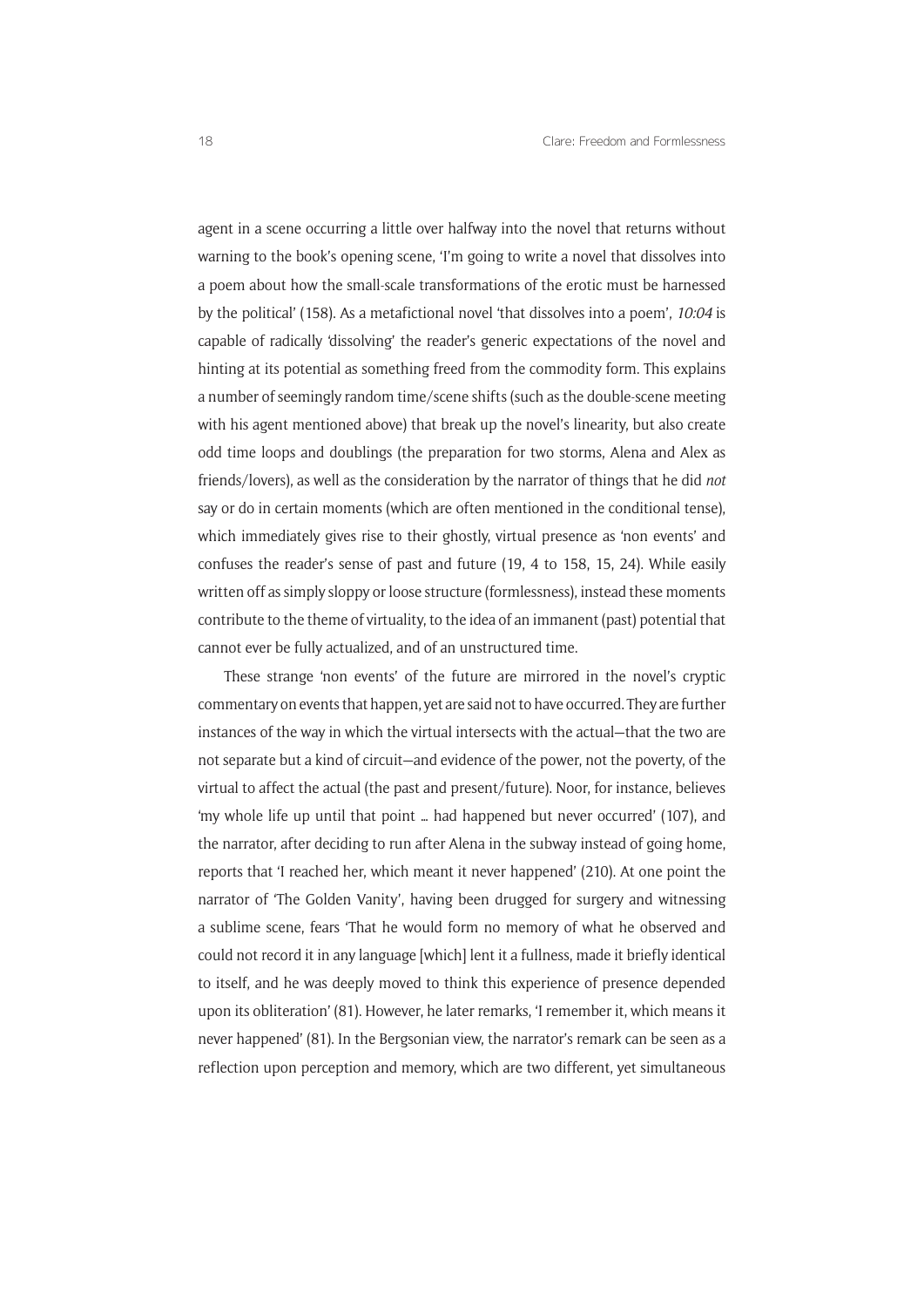modes of registering duration. The anticipation of what memory will do in the future to what is 'happening' in the immediate perception of the present creates a 'doubling' of the present that is merely the self-conscious circling back on the act of perception as it occurs. Hence, as something happens (to consciousness) it also seems not to happen (to the self-reflective consciousness). Here again is a 'doubling' interaction of the virtual and actual. For the seemingly (yet elusive) qualitative fullness experienced as duration in pure perception—of affect, the felt wholeness of potential not actualized and virtually 'full'—cannot, of course, be signified without *changing it in kind*—from the virtual to the actual. Such a change occurs when actualizing, signifying, or quantifying duration in some way—that is, by recording it in memory and later, for the narrator, in language as fiction. What is re-membered or recalled, in a sense, 'never happened' because it is always already the virtual past being actualized, not the immediate 'real' or 'original' presence or event to which it refers. For we cannot think of a happening (duration) as an object, frozen in time. Instead, the instantaneous perception and remembrance of things past calls attention to the flux out of which they are actualized but not wholly realized or have not 'happened' (in the sense of being over and done with—'in' the past).

Furthermore, the past more broadly (as in personal or collective history, not the immediate present/past of duration) must be re-told in language, in a narrative form that generally obeys causal logic, meaning that it is fictionalized/narrativized/interpreted and therefore, in a sense, a forgery, because it *transforms in kind* the qualitative into the quantitative. The narrator's 'cancelling out' of 'real' events underscores this conundrum of language, reference, and historical truth. For this reason, the narrator's abandoned plan to plagiarize letters from poets and the archive of his papers that he plans on selling to a university, as well as his ruminating on the ethics of turning 'real life' into fiction, speak to the fact that *the past is always being forged* (in both senses of the word). For if the past can never be authentically explained, signified, or adequately 'forged', a virtual past-potential that is actualized is always a 'forgery'—a virtual image actualized—of an origin that never was or could be (what the real/possible will frame as 'inevitable' or 'impossible'). At first blush, this seems like a dangerous idea—that the past is merely fiction that can never be known or that could be manipulated at will by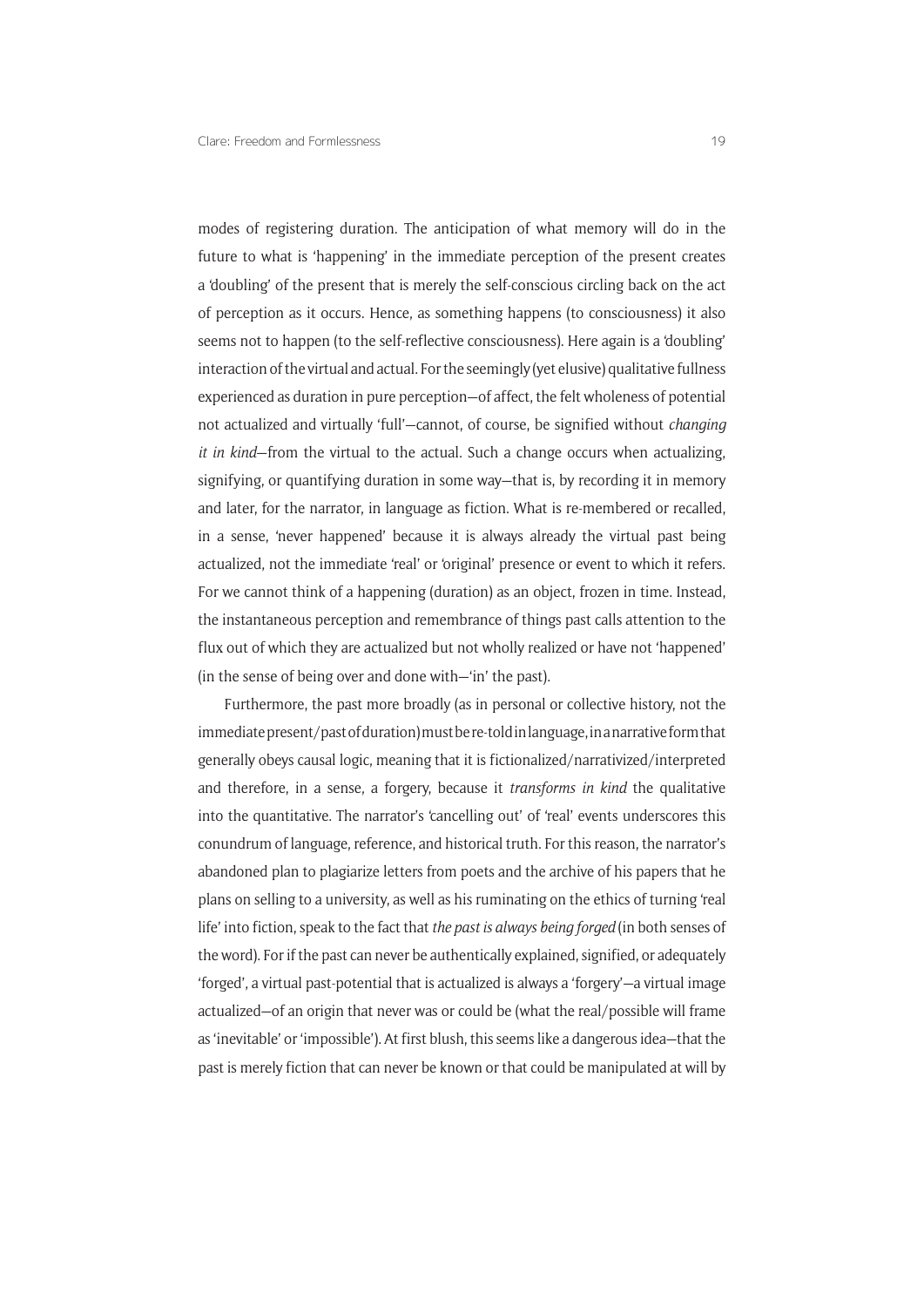those in power. Yet the logic of the virtual/actual is precisely against such a 'freezing' of the past, which falsely creates origins and must minimize the greater past and subsequently concretize it and past events as 'finished' according to a possible/real logic that forecloses upon potentiality.

Indeed, Lerner's novels—both *10:04* and *Leaving the Atocha Station*  (2011)*—*are concerned with the problem of authenticity and deploy autofictional modes influenced by W. G. Sebald's work that create a fiction rife with nonfictional elements and destabilizes the distinction between them. For, as the narrator says,

part of what I loved about poetry was how the distinction between fiction and nonfiction didn't obtain, how the correspondence between text and world was less important than the intensities of the poem itself, what possibilities of feeling were opened up in the present tense of reading. (171)

Hence, the strategically formless *10:04*, which is 'neither fiction nor nonfiction, but a flickering between them', retains the virtual's relation to the actual, so that it is not simply *about* something, as a conventionally plotted novel is, but *becomes* 'an actual present alive with multiple futures' (194).<sup>14</sup>

#### **Everyday Utopia and the Future Imperfect**

The most important virtual potentiality that the novel frequently returns to is that of a nascent collective that is in clear violation of neoliberalism's tenet concerning individual rational actors or business's team-driven faux collectives. Gazing at the city early on in the novel, the narrator experiences 'some cortical reorganization [that] now allowed me to take the infrastructure personally, a proprioceptive flicker in advance of the communal body' (28). Later, the city becomes 'the expression, the material signature, of a collective person who didn't yet exist, a still-uninhabited second

<sup>&</sup>lt;sup>14</sup> Interestingly, Kathy Acker's work–often autofictional like Lerner's–plays with the same formlessness in terms of genre shifting and by tracing the emerging and changing consciousness of various characters. This is perhaps most evident in Janey's experiences in and against the neoliberal and misogynistic social structures in *Blood and Guts in High School*. See my 'Why Kathy Acker Now?' in *Los Angeles Review of Books* (May 2, 2018), which also considers freedom, rights, and neoliberalism.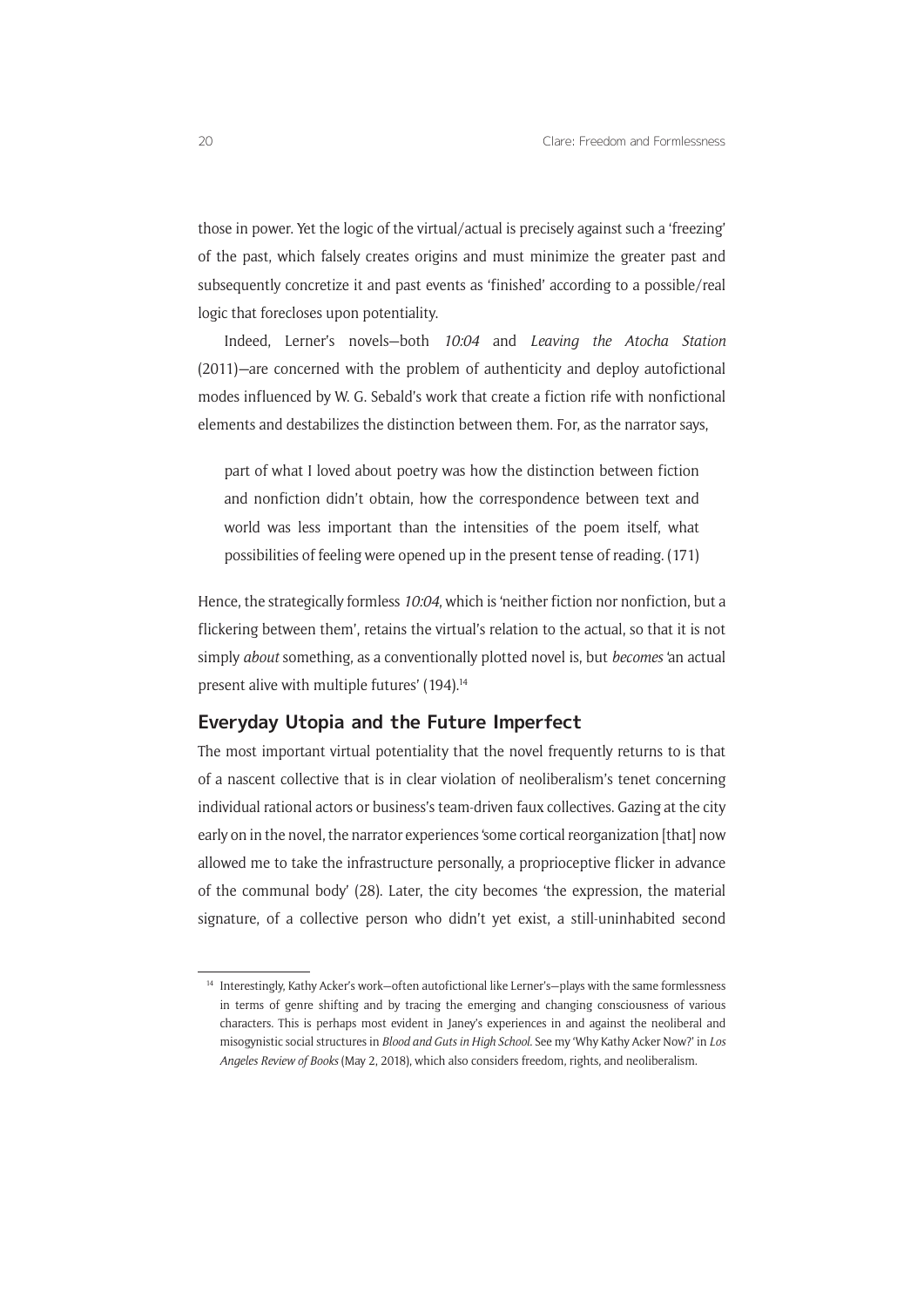person plural to whom all the arts … were nevertheless addressed' (108). Note that the narrator here does not so much imagine, subjectively, a future freedom *outside of time* but experiences, in a bodily sense, that future as a potentiality in the present.

The body's ability to affect and be affected is central to *10:04*, and it becomes key in Bergson (1970: 88), who writes in *Matter and Memory*:

we may speak of the body as an ever advancing boundary between the future and the past, as a pointed end, which our past is continually driving forward into the future. Whereas my body, taken at a single moment, is but a conductor interposed between the objects which influence it and those on which it acts, it is, on the other hand, when replaced in the flux of time, always situated at the very point where my past expires in a deed.

The body, understood this way, is 'the *place of passage* of the movements received and thrown back, a hyphen, a connecting link between the things which act upon me and the things upon which I act' (Bergson, 1970: 196). Indeed, the narrator's first feeling of a nascent collective comes when he 'intuited an alien intelligence, felt subject to a succession of images, sensations, memories, and affects that did not, properly speaking, belong to me' (Lerner, 2014: 3). It is important here to point out the effect of the 'alien intelligence', the imagining of a non-human or transsubjective perspective that allows the narrator and reader to experience affect as impersonal and free-floating and to gain a sense of a collective larger than the self.<sup>15</sup> This moment comes while the narrator is eating a baby octopus, a non-human other that becomes the occasion for the consideration of an octopus's and a human's

<sup>&</sup>lt;sup>15</sup> For more on the way in which postmodern texts do or do not gesture to affect as being impersonal and free-floating, see Rachel Greenwald Smith's excellent *Affect and American Literature in the Age of Neoliberalism*. Greenwald Smith explores a divide between fictions that present realistic and emotionally fully-fleshed out characters that, she claims, support neoliberal subjectivity, and those fictions that create impersonal or emotionally cool characters and worlds that gesture to affect as a pre-conscious force, one that gestures to non-subjective and non-human ways of being. While *10:04*  might not be a realist text with psychologically realistic characters, the narrator's personability and the novel's tone suggest a text that straddles this divide. Moreover, it is clear that Lerner himself has read his Massumi and Deleuze and is aware of the theories of both virtuality and affect.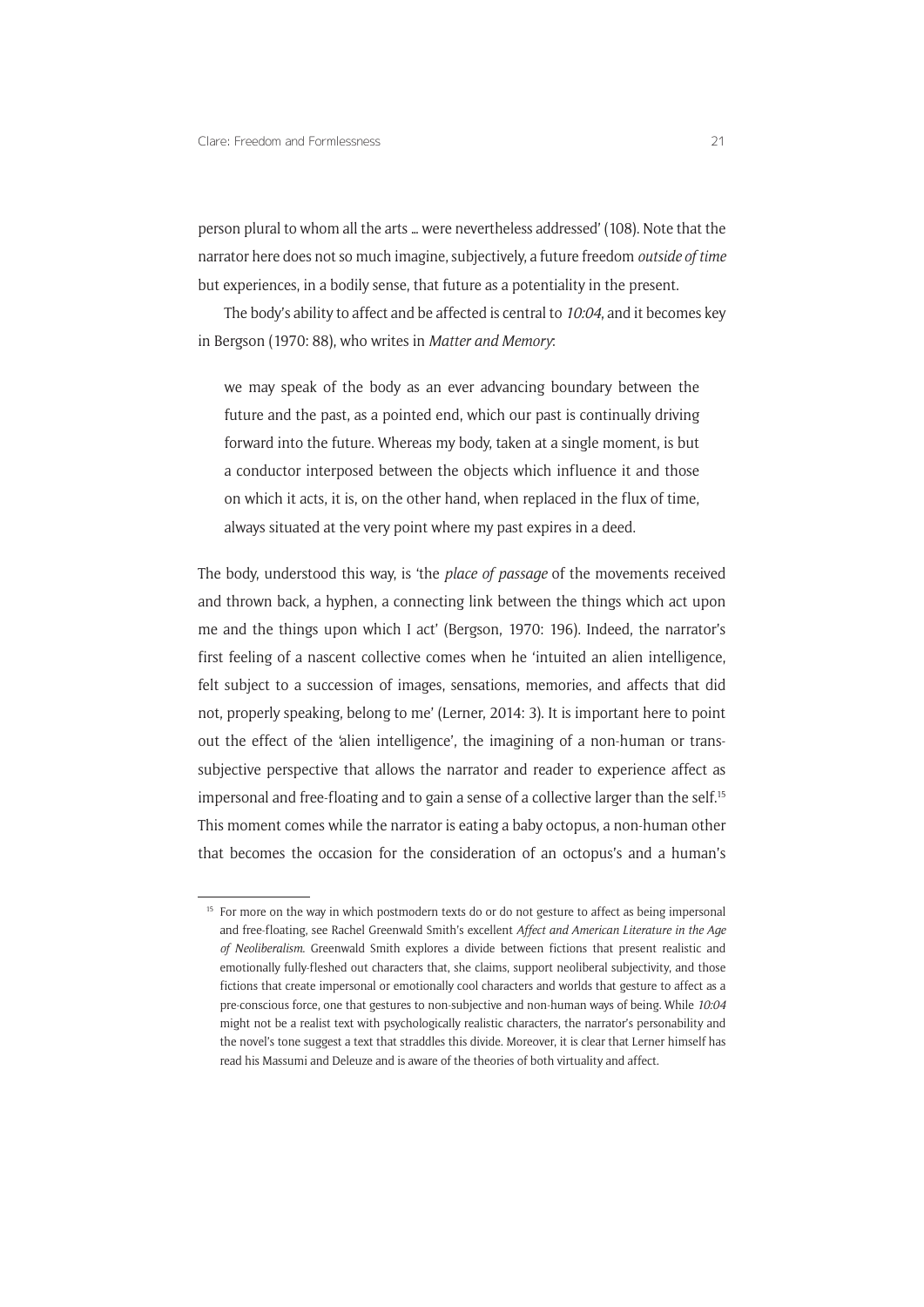proprioceptive capabilities, in which there is slippage between the non-human and the narrator:

the privileging of flexibility over proprioceptive inputs means it lacks stereogenesis, the capacity to form a mental image of the overall shape of what I touch: it can detect local texture variations, but cannot integrate that information into a larger picture, cannot read the realistic fiction the world appears to be. (6–7)

Here 'flexibility', a hallmark of neoliberal capital, frustrates what Jameson (1991: 50–60) has called our ability to 'cognitively map' our world coherently, but this flexibility also offers the ability to 'detect local texture', to grasp the future in the present, and to recognize the present world's appearing as 'a realistic fiction' that could (have) be(en) written otherwise. How a collective body can be formed, which would lack proprioception proper (which physical bodies can have) but still be able to sense the world as an open fiction, remains the question, and the answer will be through the circulation and distribution of affects through the very creation of the virtual image of such a body.

*10:04* contends that affect is virtually out there, impersonal and circulating, and that it is the artist that can employ it to utopian ends by continually breaking open existing forms, revealing their frailty, and releasing an affective charge full of potentiality pushing toward the future. The narrator chooses to become a poet, for instance, after listening, as a child, to Ronald Reagan's speech after the *Challenger* disaster—the speech with its doggerel poetry is a masterful emotional coding of affect.<sup>16</sup> Learning from the creation of this social fiction (revealed here in the crisis of a national tragedy), the narrator recognizes 'poetry's power to circulate among bodies and temporalities, to transcend the contingencies of authorship' (113) and he 'resolved to become one of the artists who momentarily made bad forms of collectivity figures of its possibility, a proprioceptive flicker in advance of the communal body'

<sup>&</sup>lt;sup>16</sup> The narrator's take on his own poetic origins and on Reagan's ability to channel affect suggest his having read Brian Massumi's chapter on Ronald Reagan, 'The Bleed: Where Body Meets Image' in *Parables for the Virtual* (46–67).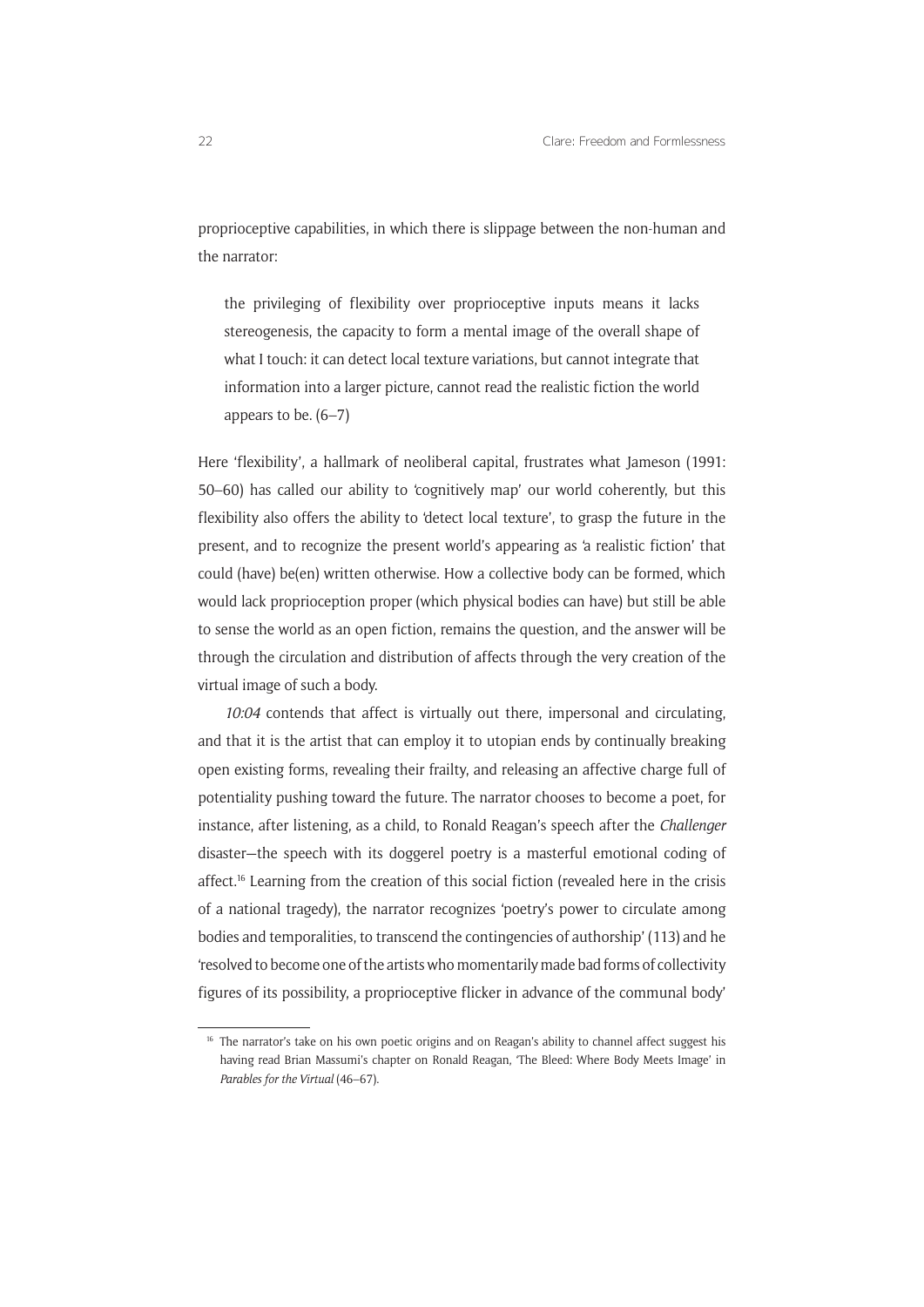(108–9). Affect's impersonality, its ability to traverse and virtually join bodies, allows the passage from the singular to the collective, as one of the narrator's Whitmaninspired visions has it:

What I felt when I tried to take in the skyline—and instead was taken in by it—was a fullness indistinguishable from being emptied, my personality dissolving into a personhood so abstract that every atom belonging to me as good belonged to Noor, the fiction of the world rearranging itself around her. (109)

Thus, the affective linking of an actual present charged by the virtual past (here Whitman's poetry and Noor's story) gives rise to a virtual image-fiction, a 'proprioceptive flicker in advance of the communal body' that may, presently, be actualized.

This 'communal body' is also formally actualized in the fluidity of the novel's point of view and tense, which in the final few pages switches from the narrative 'I' and present tense to the future tense and what the narrator calls the 'second person plural' or 'you', as Lerner ends the novel with a passage that 'quotes' directly and indirectly from (or 'play'garizes, in the spirit of the novel) Whitman's 'Brooklyn Bridge'. The transformation from 'self' to 'other' or 'collective' is the answer to the novel's problem of how to 'harness … self-love … and let it branch out horizontally into the possibility of a transpersonal revolutionary subject in the present and co-construct a world in which moments can be something other than elements of profit' (47). A transpersonal collective and virtual 'bridge' is therefore figured in the fluidity of points of view that suggest the fluidity of forms of life under neoliberalism.

#### **Back to the Future Freedom**

Following Lerner's Bergsonian tenor, we can say that there can be no actualization of freedom as potential without the virtual. In fact, the virtual as past-potential that precedes the actual present is more important than the present, which is isolated and powerless to effect the future without the past's virtual presence. But this virtual past must be affectively felt in the present in order to properly push forward into future actualization, not imagined as a future possibility arriving in some other time, in which case we might not know how to identify it because it could be qualitatively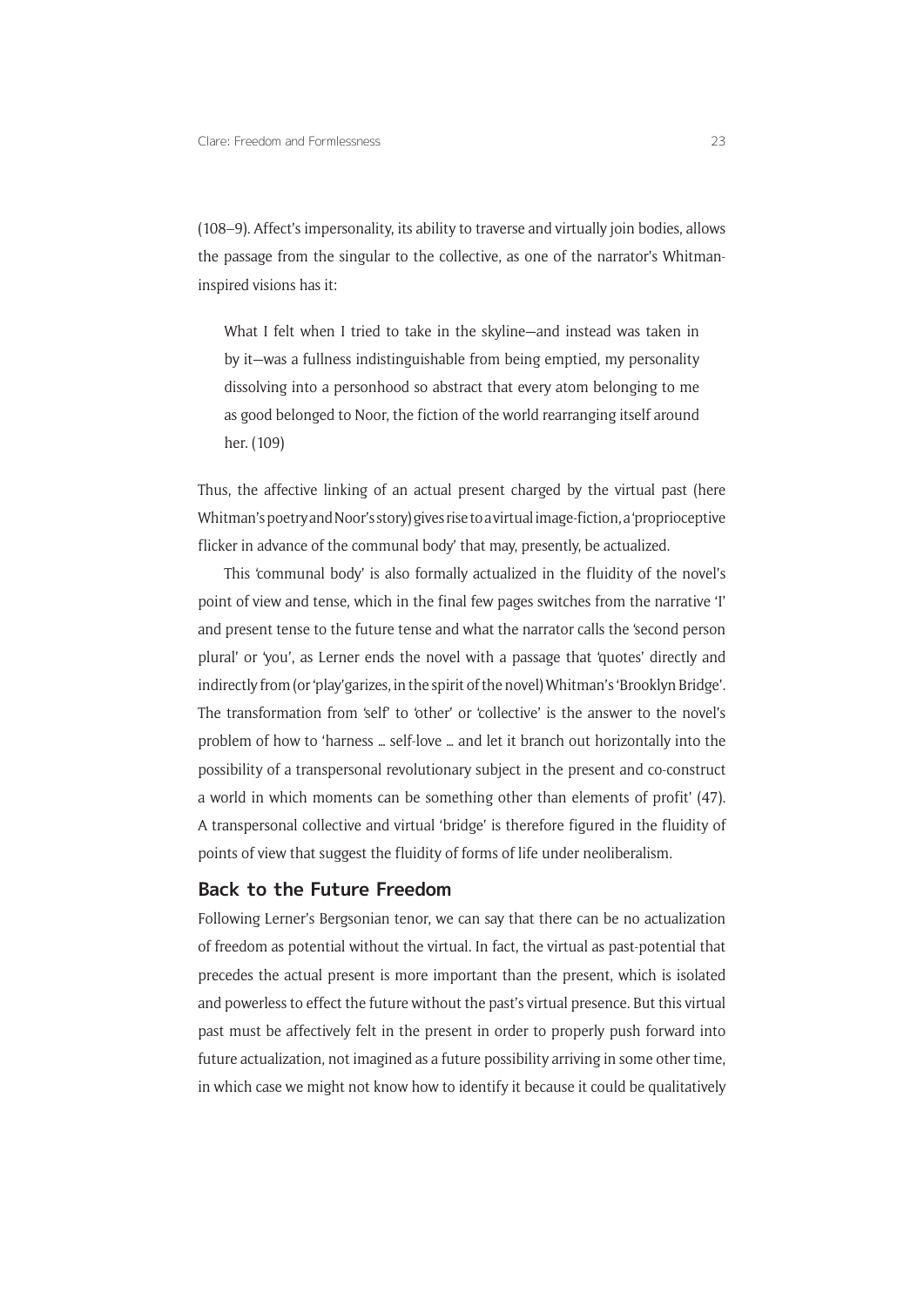different than it is now. Imagining it would be vulgar utopian guesswork, a total impossibility. For the conditions of freedom will only have been possible retroactively, after freedom has been actualized.

In this sense, we must conceive of two different temporal orders of freedom: actual and potential. Freedom-as-potential can only be experienced qualitatively and temporally, as Bergsonian duration. In *Free Will and Time*, Bergson reveals that we constantly misunderstand time by spatializing or quantifying it, whereas duration is qualitatively experienced: time is always and ever flowing (it is continuous) and consciousness tames the heterogeneity of experience through spatialized means, such as in the 'laws' of cause and effect or non-contradiction, that appear logically to connect what are disparate, chaotic processes. Freedom, then, is what Bergson (1959: 105) calls a 'qualitative multiplicity'. Yet, as Deleuze (1991: 42) writes, a qualitative multiplicity 'does not divide up without changing in kind, it changes in kind in the process of dividing up'. The same goes, I am arguing and according to the logic of *10:04*, for the conception of freedom.

Thus, outside of or before its actual, quantitative 'dividing up' into any number of civil or human rights (let's call them 'freedoms'), there must be a pure freedom or freedom-as-duration that is heterogeneous yet continuous (it is pure unrealized potential), not homogenous and discrete (as disconnected moments or individual rights). A rights-based freedom *in quantifying freedom*, *treats freedoms as differing in degree but not in kind*. Yet without freedom as potential and duration there could be no 'freedoms'. For if freedom were something that can be merely quantitatively spatialized in a constitution or bill of rights, it would have an ultimate limit, consequently not be subject to duration (such as are timeless, 'God-given' rights), and, therefore, lack potentiality or *the virtual freedom to be otherwise*.

Freedom thus becomes a reified concept, not a time-bound, virtual process of actualization. But if this were the case, how would those without any rights, or those born into generations of slavery, have any idea what freedom is before they have gained freedoms? Do people not, whatever kinds of oppression they suffer, daily experience, qualitatively, even the smallest moments of freedom-as-potential that make life bearable, that give the lie to their oppressors, and that reveal a kind of freedom that exists despite the cruelest of repression? Freedom-as-potential must ultimately make freedoms themselves worth striving for, freedoms that, even if or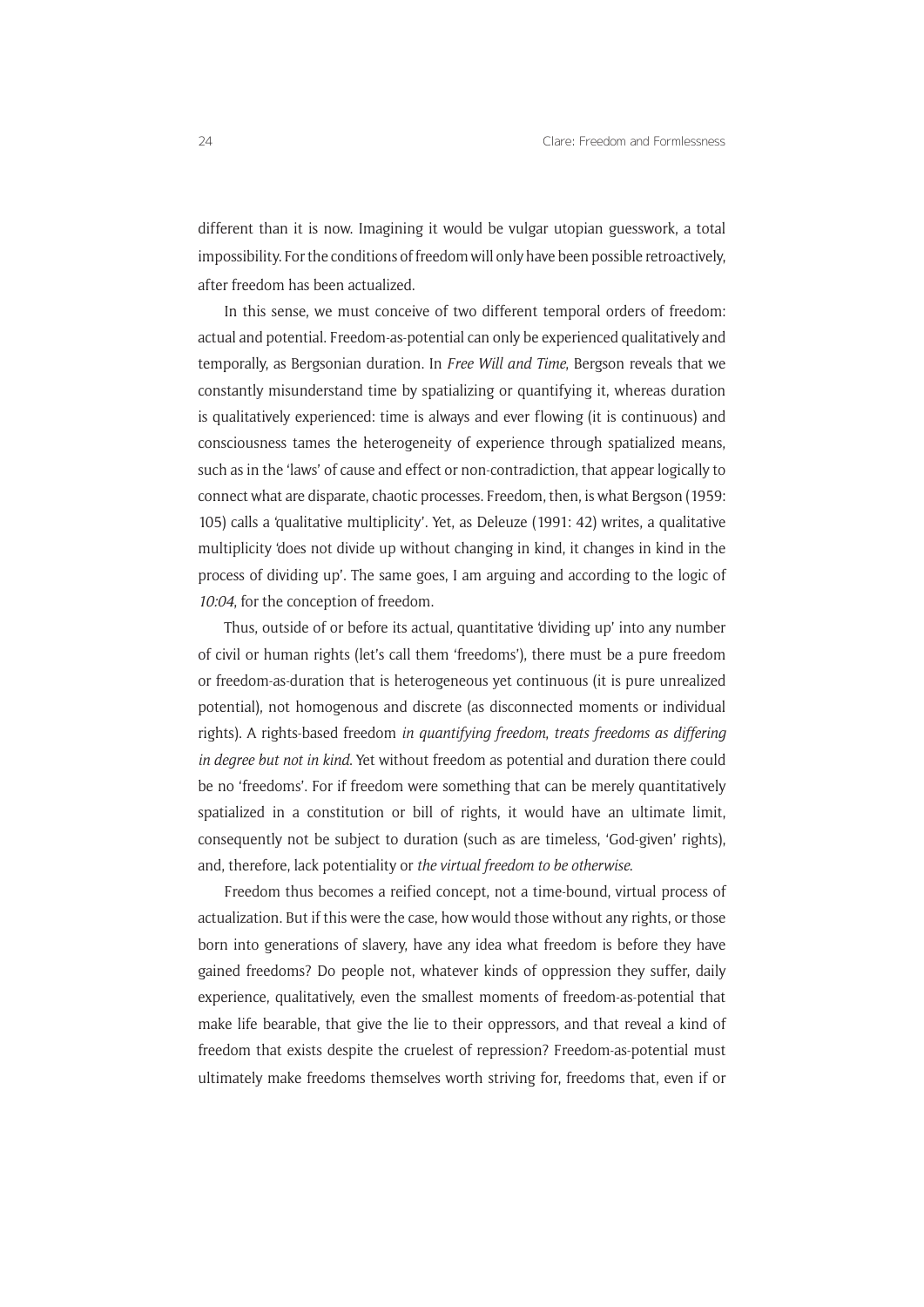after they are one day attained, can never translate into the full promise of some platonic freedom. By the same token, it would make no sense to grant someone the right or 'freedom' to do something if there did not already exist the potential or capacity to freely do so. That is why, for instance, there are no advocates for the rights of human beings born with wings to be allowed to fly wherever they like. Granting all of humanity this right or others like it tomorrow would not lead to the smallest increase of freedom. Thus, it is perfectly correct to say that *one cannot actually create new freedoms*, *only delimit freedom itself*. 17

Nowhere is the contradiction of freedom-as-rights undercutting freedom more evident than in neoliberalism's commitment to the ideal of human rights, which draws upon the concept of natural rights in establishing its authority.18 Costas Douzinas (2000: 220) calls 'Human rights … the ideology after … the defeat of

<sup>&</sup>lt;sup>17</sup> I am taking a somewhat Deleuzian tack in this argument. In Deleuze's view, the task of jurisprudence is to create new rights—with an emphasis on the creative—without appealing to the Law as something transcendent (thus he famously denounces the discourse on human rights as abstract), which would only reify notions of the human and human freedom. I am claiming something similar here. Newly created rights can give formerly oppressed people freedom in certain political and social orders, but these acts of the Law cannot exhaust a notion of virtual freedom that must exist for rightsbased freedoms to be actualized. See Paul Patton's (2012: 15) 'Immanence, Transcendence, and the Creation of Rights' for a detailed analysis of the theoretical challenges of Deleuze's 'non-transcendent, immanent conception of rights' and 'a concept of "becoming-right"', similar to what I propose here.

This is also distinct from Kant's notion of the necessity of freedom, though it shares something of it. Gone are notions of moral law, legislating reason, and a teleology of freedom's end(s). Deleuze's idiosyncratic take on Kant in *Kant's Critical Philosophy* might be said to remove these and other transcendental 'obstacles', while retaining the noumenon/phenomenon dialectic and, in some fashion, reinventing it as the virtual/actual. In Deleuze's (1984: 41) reading of Kant: 'Freedom never produces a miracle in the sensible world. But if it is true that practical reason legislates only over the suprasensible world and over the free causality of the beings which compose it, it is no less true that all this legislation makes the suprasensible world something which must be "realized" in the sensible world, and makes this free causality something which must have sensible effects expressing moral law'. Remove moral law and reason, as Deleuze does, and jurisprudence's creation of freedoms (while necessitating a surpasensible [Kant] or virtual [Deleuze] *a priori* 'freedom') ultimately entails some kind of a radical democratic process to make decisions/Law that is antithetical to Kant's 'Good Sovereign' or categorical imperatives. Here categories/laws/rights are created, change, and are always provisional—not abstract, transcendental, and unchanging.

<sup>&</sup>lt;sup>18</sup> For the most critical take on human rights that traces the relationship of their development from natural rights, see Costas Douzinas' *The End of Human Rights* (Oxford: Hart, 2000). See also Obrad Savic (Ed.), *The Politics of Human Rights* (New York: Verso, 1999), and Stephen Shute and Susan Hurley (Eds.), *On Human Rights: The Oxford Amnesty Lectures 1993* (New York: Basic Books, 1993).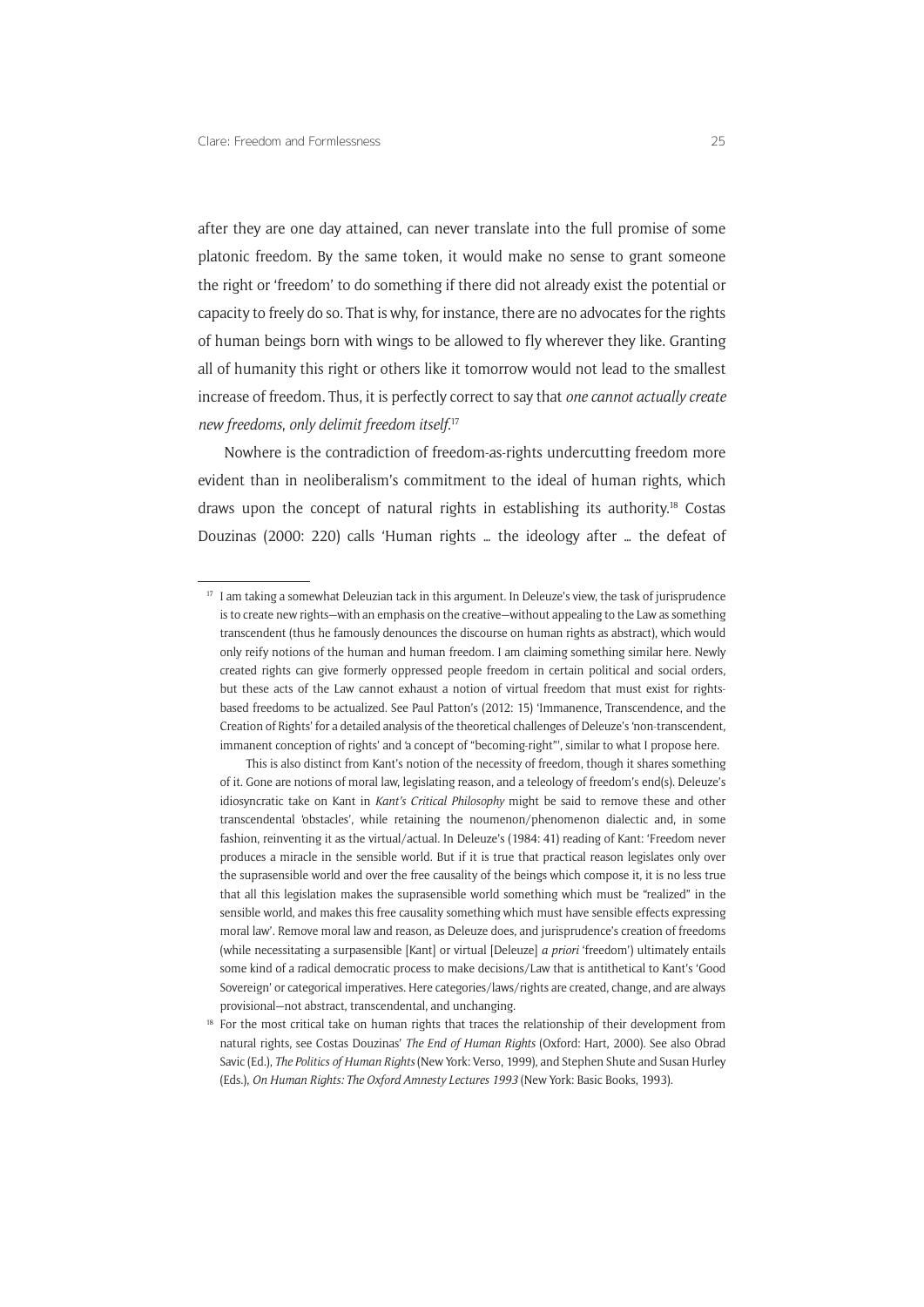ideologies … at the "end of history"', although he believes they contain a utopian element that 'the new order has positivised, tamed, and co-opted to a large extent, but which retains a huge creative and explosive potential' (Douzinas, 2000: 237).19 For as shown by history, the evolution of rights, and the definition of who qualifies to enjoy those rights (who is a 'citizen' or 'human'?), there cannot be a complete and finalized (quantitatively 'full') master list that effectively inscribes human rights for all 'human' beings. To do so would necessarily entail ending or limiting the capacity for human potentialities—say, for instance, by engaging in a liberal democratic version of biopolitics and the governmentality of life and death that leads straight, as Agamben (1998) argues, to the state of exception and the maintenance of 'bare life' in the figure of *homo sacer*. So too, as Paolo Virno argues, does foreclosing on potentiality create a feeling of historical déjà vu that leads to cynicism and a belief that historical possibility and the future are at an end.

As we have seen, against such a foreclosing of potentiality, *10:04*'s Bergsonian view of time gives rise to an affective historical present that recalls the kind of historicism that Harry Harootunian (2007: 485) has recently argued for, in which,

experience turns back to a historical present, which now remains open to a history made in the present founded on the fashioning of expectations based on an unforeseen future. Here, the present moment signifies a form of expectation that can only know possibilities supplied by the past. (485)

In *10:04* freedom is immanent. Freedom unfolds in duration; it is not simply spatial or external. *It does not differ in degree but in kind*. It is not just a matter of having more or less freedom, of more or less restrictions placed upon our actions, for that

<sup>&</sup>lt;sup>19</sup> Douzinas' Lacanian reading of the subject, misidentification, and rights suggests that the demand for rights is the expression of the subject's fundamental lack that can never be filled. Douzinas also employs Ernst Bloch as embracing a more immanent idea of utopia against the planned-future model. See Costas Douzinas' '*Adika*: On Communism and Rights' in Douzinas and Žižek (Eds.), *The Idea of Communism*, pp. 81–100, in which Douzinas surveys several radical leftist thinkers, from Rancière to Badiou, on the subject of human rights. Douzinas (2010: 94) argues that 'rights de-politicize politics' and thwart the possibility of revolution.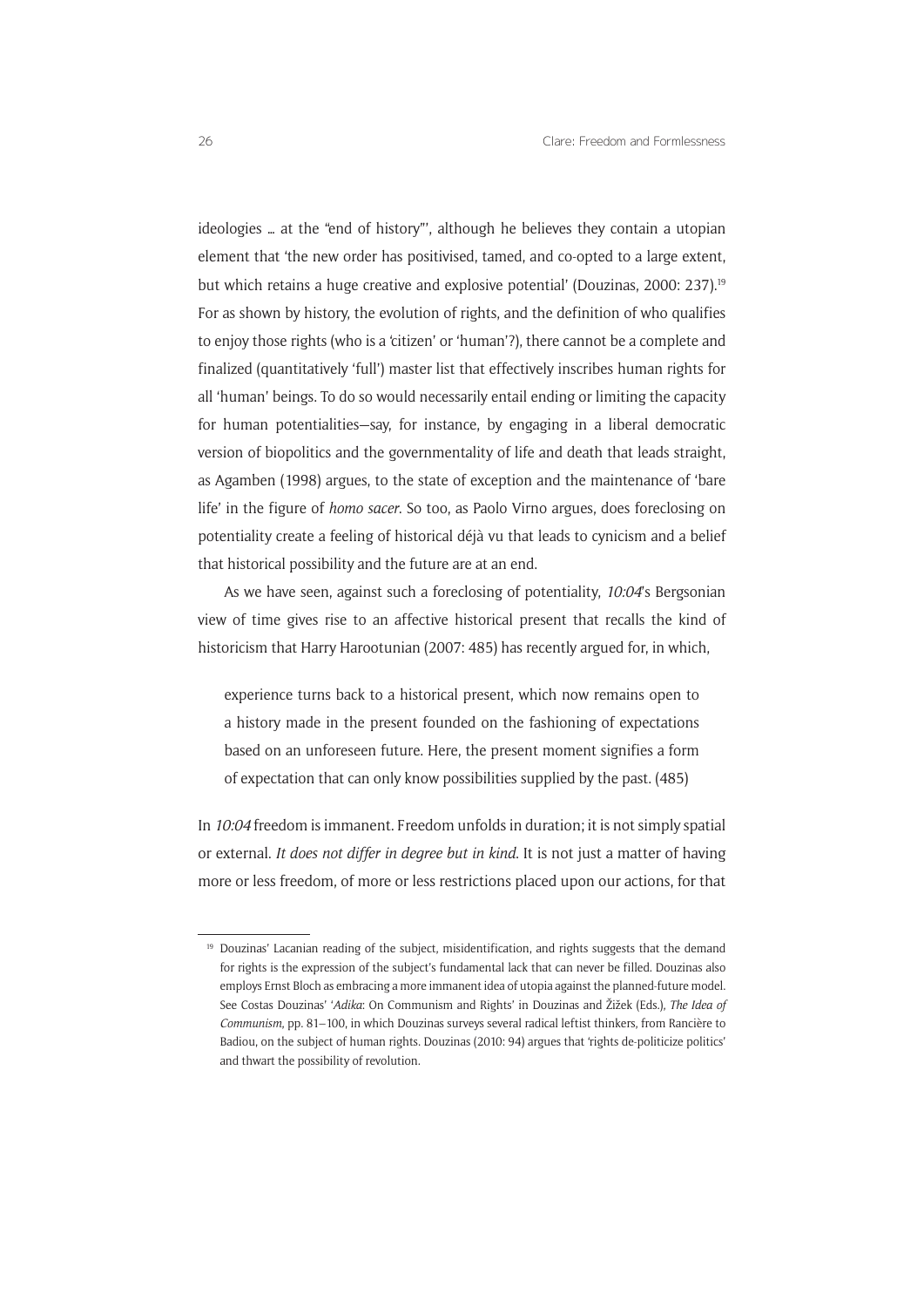would mean that there are ultimate limits to freedom, like pouring milk into a glass. Whether the glass is half full or half empty does not consider the capacity to drink in the first place, the taste of milk on the tongue, the feel of the cool glass in your hand. Yet even in this example freedom appears as something contained, that is in things themselves, rather than as something that exists continuously with time but comprises that which allows things the freedom and potentiality of becoming, to act and be acted upon. This is why if neoliberalism's story were to end, the emancipated subject would not have 'more' freedom than she has now; instead she would, quite literally, sense an actual freedom that had virtually been there all along, a freedom which is, as *10:04* puts it, the same as it was before just a little bit different.

#### **Competing Interests**

The author has no competing interests to declare.

#### **References**

- **Agamben, G** 1993 *The Coming Community*. Trans. M Hardt. Minneapolis: Minnesota University Press.
- **Agamben, G** 1998 *Homo Sacer*. Trans. D Heller-Roazan. Stanford: Stanford University Press.
- **Agamben, G** 2005 *State of Exception*. Trans. K Attell. Chicago: University of Chicago Press. DOI:<https://doi.org/10.1215/9780822386735-013>
- **Ashton, J** 2015 Totaling the Damage: Revolutionary Ambition in Recent American Poetry. *Nonsite* 18. Available at: <http://nonsite.org/category/issues/issue-18> (Last accessed 27 July 2018).
- **Benjamin, W** 2007 Theses on the Philosophy of History. In: *Illuminations: Essays and Reflections*, pp. 253–64. New York: Shocken Books.
- **Bergson, H** 1944 [1911] *Creative Evolution*. Trans. A Mitchell. New York: The Modern Library.
- **Bergson, H** 1959 [1889] *Time and Free Will: An Essay on the Immediate Data of Consciousness*. Trans. F L Pogson. New York: Macmillan.
- **Bergson, H** 1968 *The Creative Mind*. Trans. M L Andison. Westport, CT: Greenwood.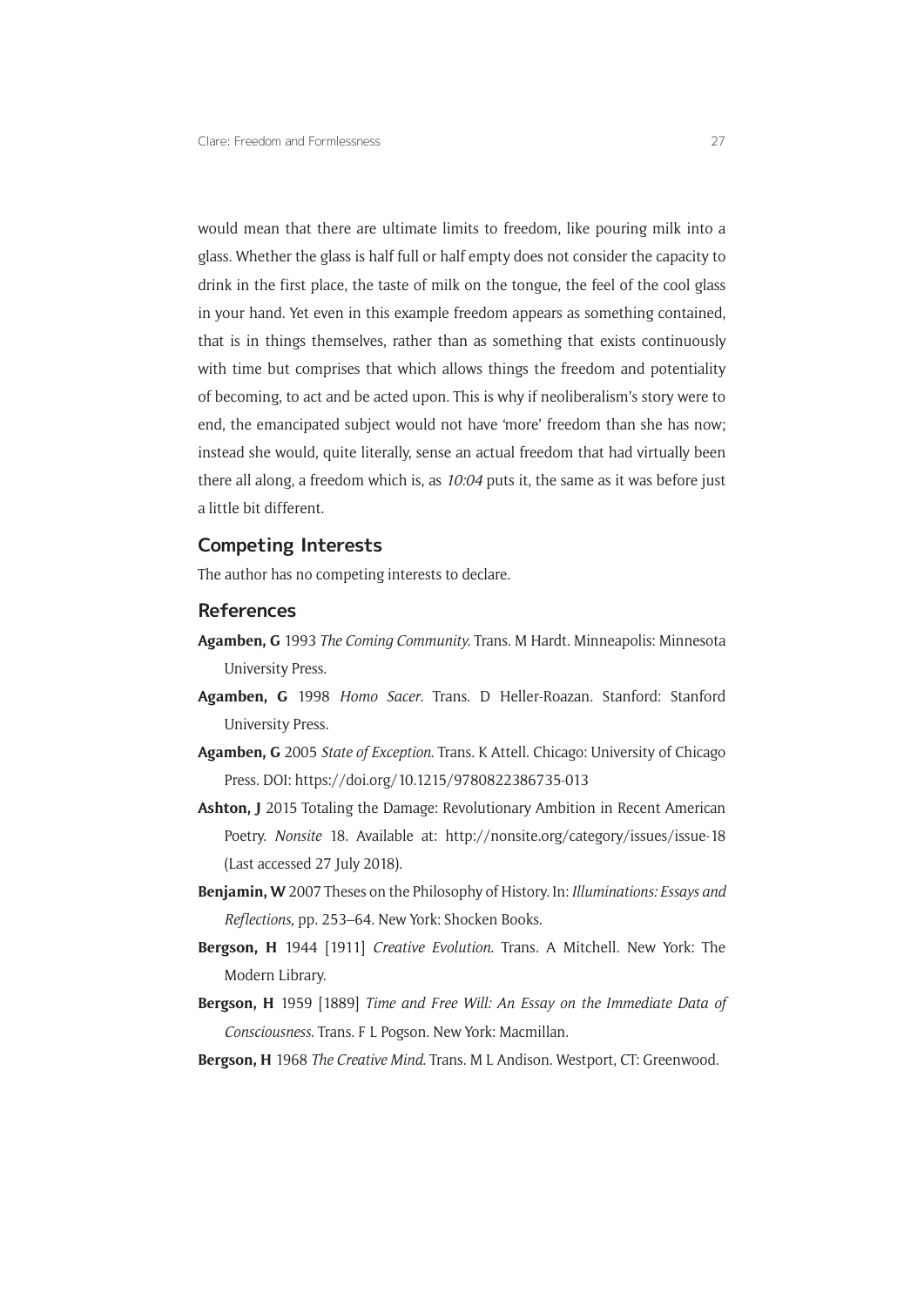- **Bergson, H** 1970 [1911] *Matter and Memory*. Trans. N M Paul and W S Palmer. New York: Humanities Press.
- **Berlant, L** 2011 *Cruel Optimism*. Durham, NC: Duke University Press. DOI: [https://](https://doi.org/10.1215/9780822394716) [doi.org/10.1215/9780822394716](https://doi.org/10.1215/9780822394716)
- **Blencowe, C** 2008 Destroying Duration: The Critical Situation of Bergsonism in Benjamin's Analysis of Modern Experience. *Theory*, *Culture and Society*, 25(4): 139–58. DOI:<https://doi.org/10.1177/0263276408091988>
- **Bradley, A** and **Fletcher, P** (Eds.) 2001 *The Messianic Now: Philosophy*, *Religion*, *Culture*. New York: Routledge.
- **Brown, N** 2015 Art after Art after Art. *Nonsite*, 18. Available at: [http://nonsite.org/](http://nonsite.org/category/issues/issue-18) [category/issues/issue-18](http://nonsite.org/category/issues/issue-18) (Last accessed 27 July 2018).
- **Buck-Morss, S** 2010 The Second Time as Farce…. In: Douzinas, C and Žižek, S (Eds.), *The Idea of Communism*, pp. 67–80.
- **Clare, R** 2014 *Fictions Inc*.*: The Corporation in Postmodern Fiction*, *Film*, *and Popular Culture*. New Jersey: Rutgers University Press.
- **Clare, R** 2018 Why Kathy Acker Now? *Los Angeles Review of Books*, 2 May. Available at: <https://lareviewofbooks.org/> (Last accessed 27 July 2018).
- **Colebrook, C** 2002 *Understanding Deleuze*. Crows Nest: Allen & Unwin.
- **Crary, J** 2013 *24/7: Late Capitalism and the Ends of Sleep*. New York: Verso.
- **Deleuze, G** 1984 [1963] *Kant's Critical Philosophy: The Doctrine of the Faculties*. Trans. H Tomlinson and B Habberjam. Minneapolis: University of Minnesota Press.
- **Deleuze, G** 1991 [1966] *Bergsonism*. Trans. H Tomlinson and B Habberjam. New York: Zone Books.
- **Douzinas, C** 2000 Human Rights and Postmodern Utopia. *Law and Critique*, 11(2): 219–40. DOI: <https://doi.org/10.1023/A:1008972026787>
- **Douzinas, C** 2010 *Adika*: On Communism and Rights. In: Douzinas, C and Žižek, S (Eds.), *The Idea of Communism*, pp. 81–100.
- **Douzinas, C** and **Žižek, S** (Eds.) 2010 *The Idea of Communism*. New York: Verso.
- **Fisher, M** 2009 *Capitalist Realism: Is There No Alternative?* Washington, DC: Zero Books.
- **Fukuyama, F** 1992 *The End of History and the Last Man*. New York: Free Press.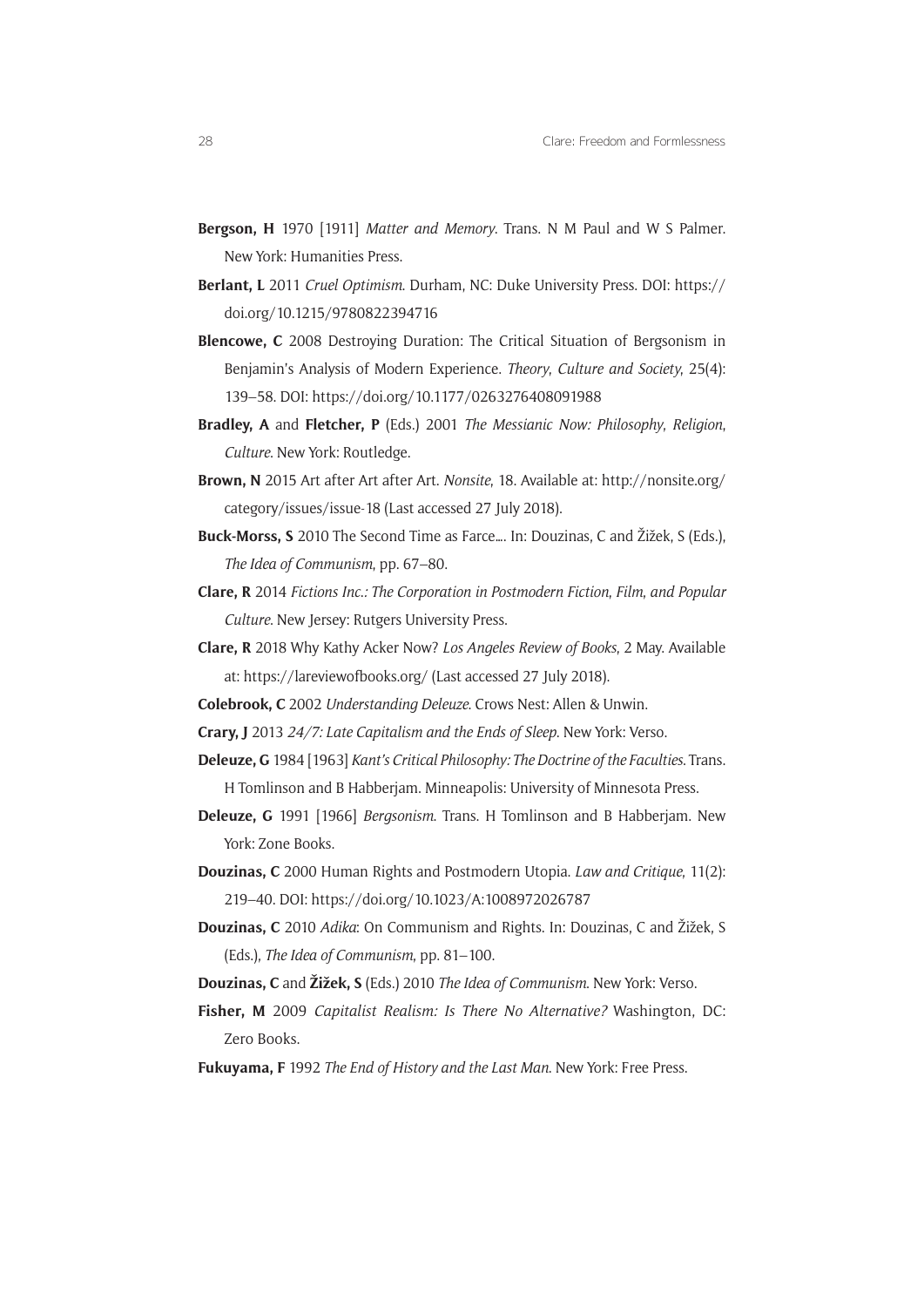- **Gardiner, M E** 2012 *Weak Messianism: Essays in Everyday Utopianism*. Oxford: Peter Lang AG.
- **Greenwald Smith, R** 2015 *Affect and American Literature in the Age of Neoliberalism*. New York: Cambridge University Press. DOI: [https://doi.](https://doi.org/10.1017/CBO9781316155035) [org/10.1017/CBO9781316155035](https://doi.org/10.1017/CBO9781316155035)
- **Harootunian, H** 2007 Remembering the Historical Present. *Critical Inquiry*, 33(3): 471–94. DOI:<https://doi.org/10.1086/513523>
- **Jameson, F** 1991 *Postmodernism*, *or*, *the Cultural Logic of Late Capitalism*. Durham, NC: Duke University Press.
- **Jameson, F** 2005 *Archaeologies of the Future: The Desire Called Utopia and Other Science Fictions*. New York: Verso.
- **Jameson, F** 2010 Utopia as Method, or the Uses of the Future. In: Gordin, M D, Tilley, H, and Prakash, G (Eds.), *Utopia/Dystopia: Conditions of Historical Possibility*, pp. 21–44. Princeton, NJ: Princeton University Press. DOI: [https://](https://doi.org/10.1515/9781400834952.21) [doi.org/10.1515/9781400834952.21](https://doi.org/10.1515/9781400834952.21)
- **Katz, D** 2017 I Did Not Walk Here All the Way from Prose: Ben Lerner's Virtual Poetics. *Textual Practice*, 31(2): 315–37. DOI: [https://doi.org/10.1080/09502](https://doi.org/10.1080/0950236X.2015.1119987) [36X.2015.1119987](https://doi.org/10.1080/0950236X.2015.1119987)
- **Klein, M** 2008 *The Shock Doctrine: The Rise of Disaster Capitalism*. New York: Picador.
- **Large, W** 2011 The Messianic Idea, Time of Capital and the Everyday. In: Bradley, A and Fletcher, P (Eds.), *The Messianic Now*, pp. 87–99.
- **Lazzarato, M** 2011 *The Making of the Indebted Man: An Essay on the Neoliberal Condition*. Trans. J D Jordan. Los Angeles: Semiotext(e).
- **Lerner, B** 2014 *10:04*. New York: Faber and Faber.
- **Lorey, I** 2015 *State of Insecurity: Government of the Precarious*. Trans. A Derieg. New York: Verso.
- **Martin, T** 2015 The Dialectics of Form: Art, Form, Forlessness. *Nonsite*, 18. Available at: <http://nonsite.org/category/issues/issue-18> (Last accessed 27 July 2018).
- **Massumi, B** 2002 *Parables for the Virtual: Movement*, *Affect*, *Sensation*. Durham, NC: Duke University Press. DOI: <https://doi.org/10.1215/9780822383574>